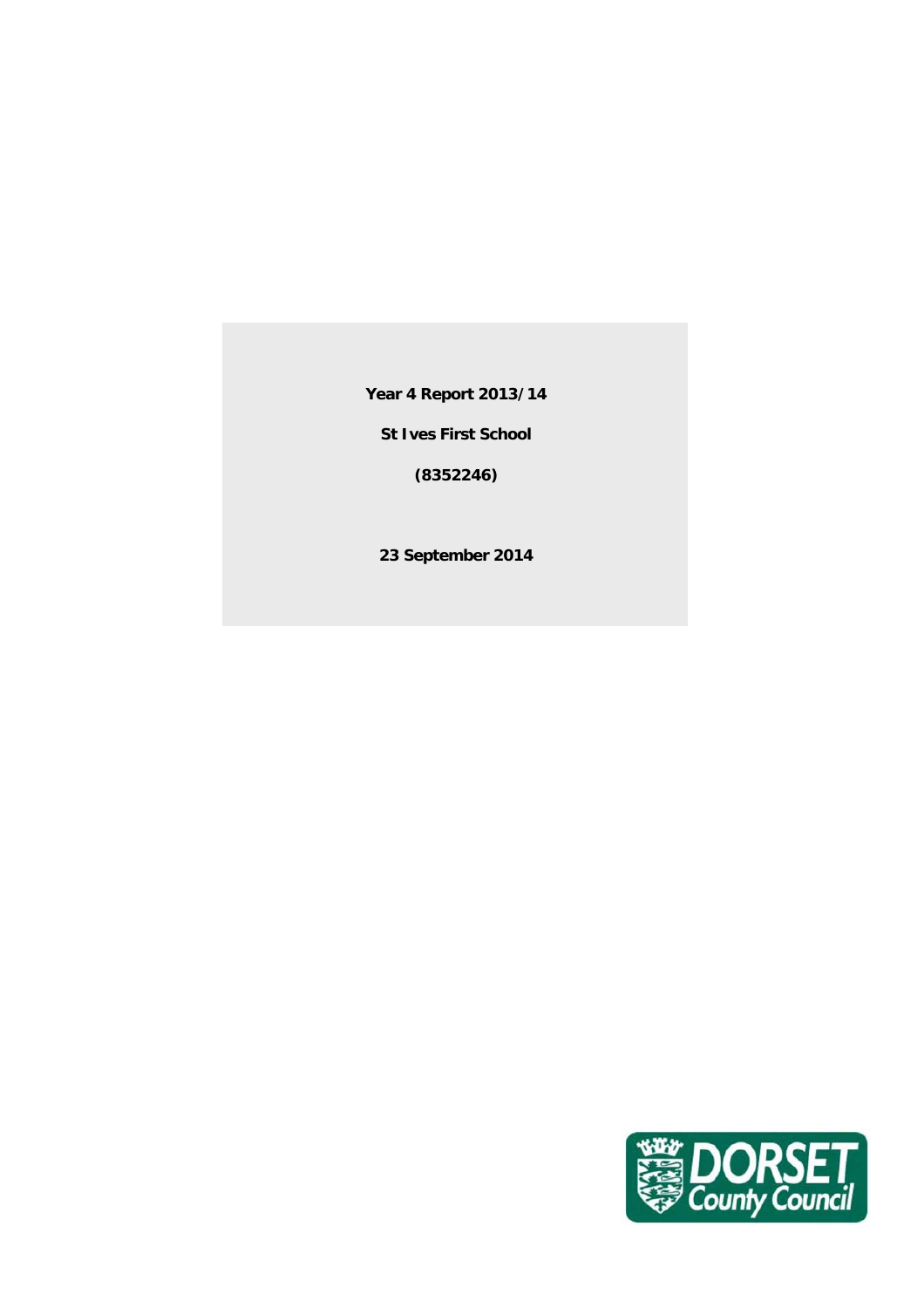#### Year 4 Report 2013/2014

This report Summarises theYear 4 results for your School.

Contextual data such as SEN status, ethnicity and pupil premium is based on the January Census 2014. The exception is for Children Looked after which is based on pupils in care at June 2014.

PP' in the reports refers to Pupil Premium (FSM6 or CLA)

Ethn' in the reports refers to pupils listed in the census as NOT White British.

PA - Lower/Middle/Upper' is calculated from Key Stage 1 Prior Attainment, specifically the Average Point Score for Reading, Writing and Mathematics.

#### Contents:

| 2  | Summary                                                |
|----|--------------------------------------------------------|
| 3  | <b>School Context</b>                                  |
| 4  | Year 4 Reading Attainment                              |
| 5  | Year 4 Writing Attainment                              |
| 6  | Year 4 Mathematics Attainment                          |
| 7  | Year 4 Science Attainment                              |
| 8  | Year 4 Reading / Writing / Mathematics Attainment      |
| 9  | Average Point Scores - Year 4 Reading                  |
| 10 | Average Point Scores - Year 4 Writing                  |
| 11 | Average Point Scores - Year 4 Mathematics              |
| 12 | Average Point Scores - Year 4 Science                  |
| 13 | Average Point Scores - Year 4 Overall                  |
| 14 | Progress Report - Reading                              |
| 15 | Progress Report - Writing                              |
| 16 | Progress Report - Maths                                |
| 17 | Key Stage 1 - Year 4 Transition Matrices - Reading     |
| 18 | Key Stage 1 - Year 4 Transition Matrices - Writing     |
| 19 | Key Stage 1 - Year 4 Transition Matrices - Mathematics |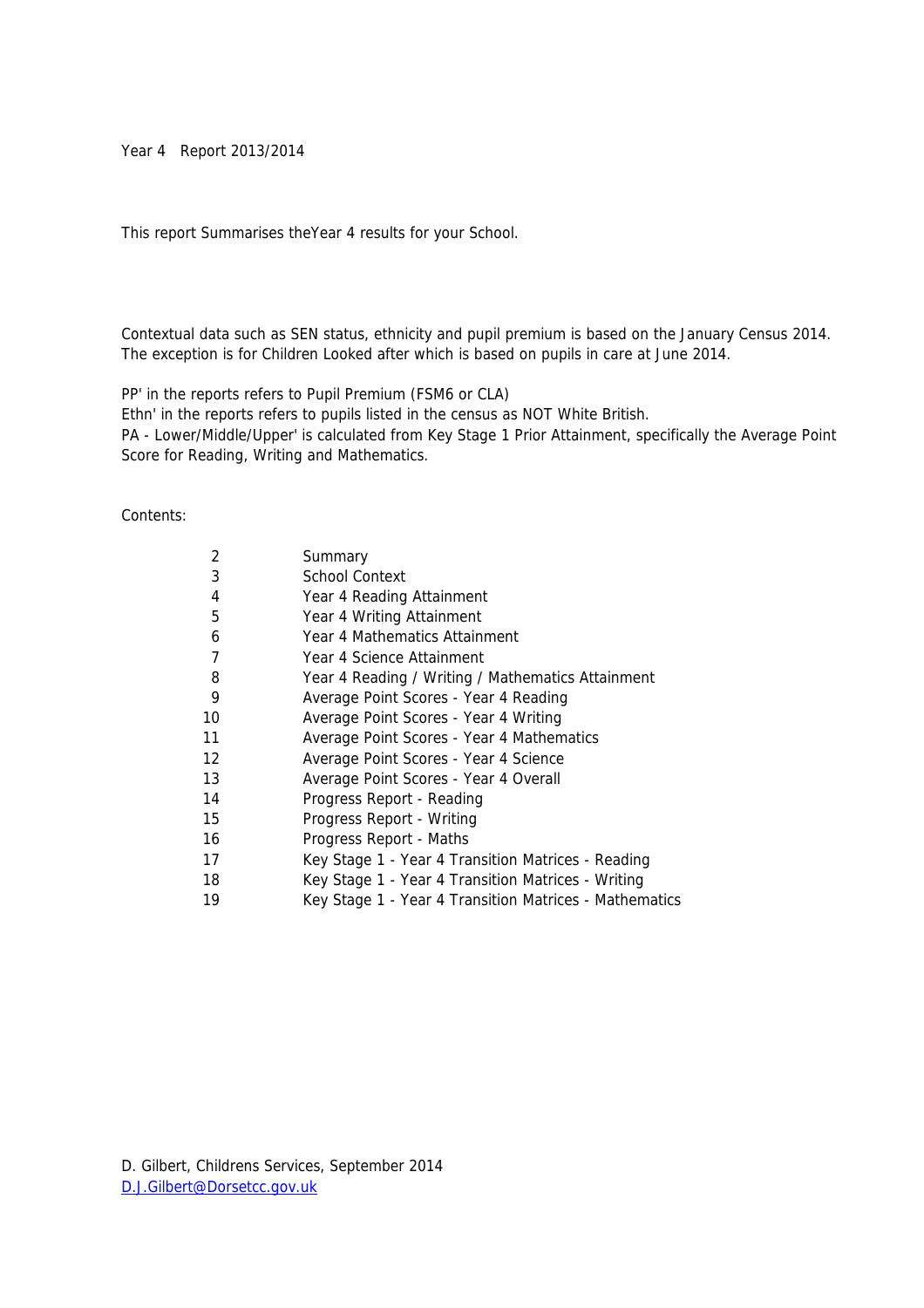|                              | Year 4 2014 Summary - St Ives First School   |                       |                       |                             |                              |                                                                                                                                                                                                                                |                                   |                                   |  |  |  |  |  |  |
|------------------------------|----------------------------------------------|-----------------------|-----------------------|-----------------------------|------------------------------|--------------------------------------------------------------------------------------------------------------------------------------------------------------------------------------------------------------------------------|-----------------------------------|-----------------------------------|--|--|--|--|--|--|
|                              | All (25)                                     | Male (12)             | Female (13)           | Pupil Premium (1)           | SEN (7)                      | Prior attainment -<br>Lower $(2)$                                                                                                                                                                                              | Prior attainment -<br>Middle (13) | Prior attainment -<br>Upper $(9)$ |  |  |  |  |  |  |
|                              | <b>Below Above</b>                           | <b>Below Above</b>    | <b>Below Above</b>    | <b>Below Above</b>          | <b>Below Above</b>           | <b>Below Above</b>                                                                                                                                                                                                             | <b>Below Above</b>                | <b>Below Above</b>                |  |  |  |  |  |  |
| Level $3+$                   |                                              |                       |                       |                             |                              |                                                                                                                                                                                                                                |                                   |                                   |  |  |  |  |  |  |
| Reading                      | $+8%$<br>Ш                                   | $+10%$<br>Ш           | $+7%$<br>Ш            | $+17%$                      | $+29%$                       | $+47%$                                                                                                                                                                                                                         | $+3%$<br>ш                        | $+0\%$                            |  |  |  |  |  |  |
| Writing                      | $+13%$                                       | $+17%$                | $+9%$<br>H            | $+26%$                      | $+42%$                       | $+64%$                                                                                                                                                                                                                         | $+7%$                             | $+0\%$                            |  |  |  |  |  |  |
| Maths                        | $+9%$                                        | $+9%$<br><b>ITTIL</b> | $+9%$                 | $+16%$                      | $+30%$                       | $+49%$                                                                                                                                                                                                                         | $+5%$                             | $+0\%$                            |  |  |  |  |  |  |
| Science                      | $+8%$<br>Ш                                   | $+8%$<br>Ш            | $+8%$<br>H            | $+18%$                      | $+24%$                       | $+41%$                                                                                                                                                                                                                         | $+4%$                             | $+1%$                             |  |  |  |  |  |  |
| R/W/M                        | $+16%$                                       | $+19%$                | $+13%$                | $+29%$                      | $+49%$                       | $+75%$                                                                                                                                                                                                                         | $+11%$<br><b>TIME</b>             | $+0%$                             |  |  |  |  |  |  |
|                              |                                              |                       |                       |                             |                              |                                                                                                                                                                                                                                |                                   |                                   |  |  |  |  |  |  |
| Level $4+$                   |                                              |                       |                       |                             |                              |                                                                                                                                                                                                                                |                                   |                                   |  |  |  |  |  |  |
| Reading                      | $+27%$                                       | $+28%$                | $+25%$                | $+66%$                      | $+27%$                       | $+48%$                                                                                                                                                                                                                         | $+28%$                            | $+5%$<br>ш                        |  |  |  |  |  |  |
| Writing                      | $+36%$                                       | $+34%$                | $+37%$                | $-16%$                      | $+9%$<br>H                   | $0\%$                                                                                                                                                                                                                          | $+40%$                            | $+22%$                            |  |  |  |  |  |  |
| Maths                        | $+14%$                                       | $+21%$                | $+7%$<br>Ш            | $-20%$                      | $-10%$                       | 0%                                                                                                                                                                                                                             | $-3%$                             | $+22%$                            |  |  |  |  |  |  |
| Science                      | $+19%$                                       | $+28%$                | $+11%$                | $-14%$                      | $-8%$                        | $-1%$                                                                                                                                                                                                                          | 0%                                | $+34%$                            |  |  |  |  |  |  |
| R/W/M                        | $+21%$                                       | $+29%$                | $+12%$                | m<br>$-11%$                 | п<br>$-4%$                   | 0%                                                                                                                                                                                                                             | $+2%$                             | $+34%$                            |  |  |  |  |  |  |
|                              |                                              |                       |                       |                             |                              |                                                                                                                                                                                                                                |                                   |                                   |  |  |  |  |  |  |
| Average Point Score          |                                              |                       |                       |                             |                              |                                                                                                                                                                                                                                |                                   |                                   |  |  |  |  |  |  |
| Reading                      | $+3.6$                                       | $+3.6$                | $+3.4$                | $+5.2$                      | $+3.1$                       | $+5.2$                                                                                                                                                                                                                         | $+1.6$<br>m                       | $+4.4$                            |  |  |  |  |  |  |
| Writing                      | $+4.2$                                       | $+4.6$                | $+3.8$                | $+0.8$                      | $+3.5$<br><b>The College</b> | $+4.4$                                                                                                                                                                                                                         | $+2.9$                            | $+4.6$                            |  |  |  |  |  |  |
| Maths                        | $+2.6$                                       | $+3.1$                | $+2.1$<br><b>THE</b>  | $+0.0$                      | W<br>$+1.7$                  | $+3.2$                                                                                                                                                                                                                         | $+0.6$                            | $+3.7$                            |  |  |  |  |  |  |
| Science                      | $+2.8$                                       | $+3.5$                | $+2.1$                | $+0.2$                      | W<br>$+1.4$                  | $+2.7$                                                                                                                                                                                                                         | $+0.5$                            | $+4.7$                            |  |  |  |  |  |  |
|                              |                                              |                       |                       |                             |                              |                                                                                                                                                                                                                                |                                   |                                   |  |  |  |  |  |  |
|                              | Key Stage 1 - Year 4 Value Added Point Score |                       |                       |                             |                              |                                                                                                                                                                                                                                |                                   |                                   |  |  |  |  |  |  |
| Reading                      | $+2.4$                                       | $+2.3$                | $+2.4$                | $+7.0$                      | $+2.4$                       | $+4.1$                                                                                                                                                                                                                         | $+1.0$<br>m                       | $+4.1$                            |  |  |  |  |  |  |
| Writing                      | $+3.6$                                       | $+4.3$                | $+3.0$                | $+5.2$                      | $+3.4$                       | $+4.3$                                                                                                                                                                                                                         | $+3.0$                            | $+4.3$                            |  |  |  |  |  |  |
| Maths                        | $+1.7$<br><b>THE STATE</b>                   | $+2.1$                | <b>TIME</b><br>$+1.3$ | $+1.8$<br><b>The Second</b> | Ш<br>$+1.0$                  | $+1.2$<br>m                                                                                                                                                                                                                    | $+0.9$<br>Ш                       | $+3.1$                            |  |  |  |  |  |  |
| Science                      | $+1.8$<br><b>TIME</b>                        | $+2.3$<br><b>TETH</b> | W<br>$+1.3$           | $+0.1$                      | $+0.5$<br>п                  | $-0.2$                                                                                                                                                                                                                         | $+1.0$<br>Ш                       | $+3.5$                            |  |  |  |  |  |  |
|                              |                                              |                       |                       |                             |                              |                                                                                                                                                                                                                                |                                   |                                   |  |  |  |  |  |  |
| 1 Level Progress Key Stage 1 | - Year 4                                     |                       |                       |                             |                              |                                                                                                                                                                                                                                |                                   |                                   |  |  |  |  |  |  |
| Reading                      | $+5%$<br>ш                                   | 0%                    | $+4%$<br>ш            | 0%                          | $+11%$<br>IШ                 | $+10%$<br><b>THE REAL</b>                                                                                                                                                                                                      | 0%                                | 0%                                |  |  |  |  |  |  |
| Writing                      | $+6%$<br>Ш                                   | $+7%$<br>Ш            | $+5%$<br>п            | $+9%$<br>Ш                  | $+12%$<br><b>TIME</b>        | $+9%$<br><b>Illian</b>                                                                                                                                                                                                         | $+5%$                             | $+4%$                             |  |  |  |  |  |  |
| Maths                        | $+8%$<br>III                                 | $+7%$<br>Ш            | $+8%$<br>Ш            | W<br>$+9%$                  | $+14%$                       | $+17%$                                                                                                                                                                                                                         | $+6%$<br>Ш                        | $+7%$<br>Ш                        |  |  |  |  |  |  |
|                              |                                              |                       |                       |                             |                              |                                                                                                                                                                                                                                |                                   |                                   |  |  |  |  |  |  |
|                              |                                              |                       |                       |                             |                              | Above/Below refer to the difference between the School figure and Dorset, The size of the bar indicates the size of the difference. Blue/Green Bars signify statistically significantly large low/high differences respectivel |                                   |                                   |  |  |  |  |  |  |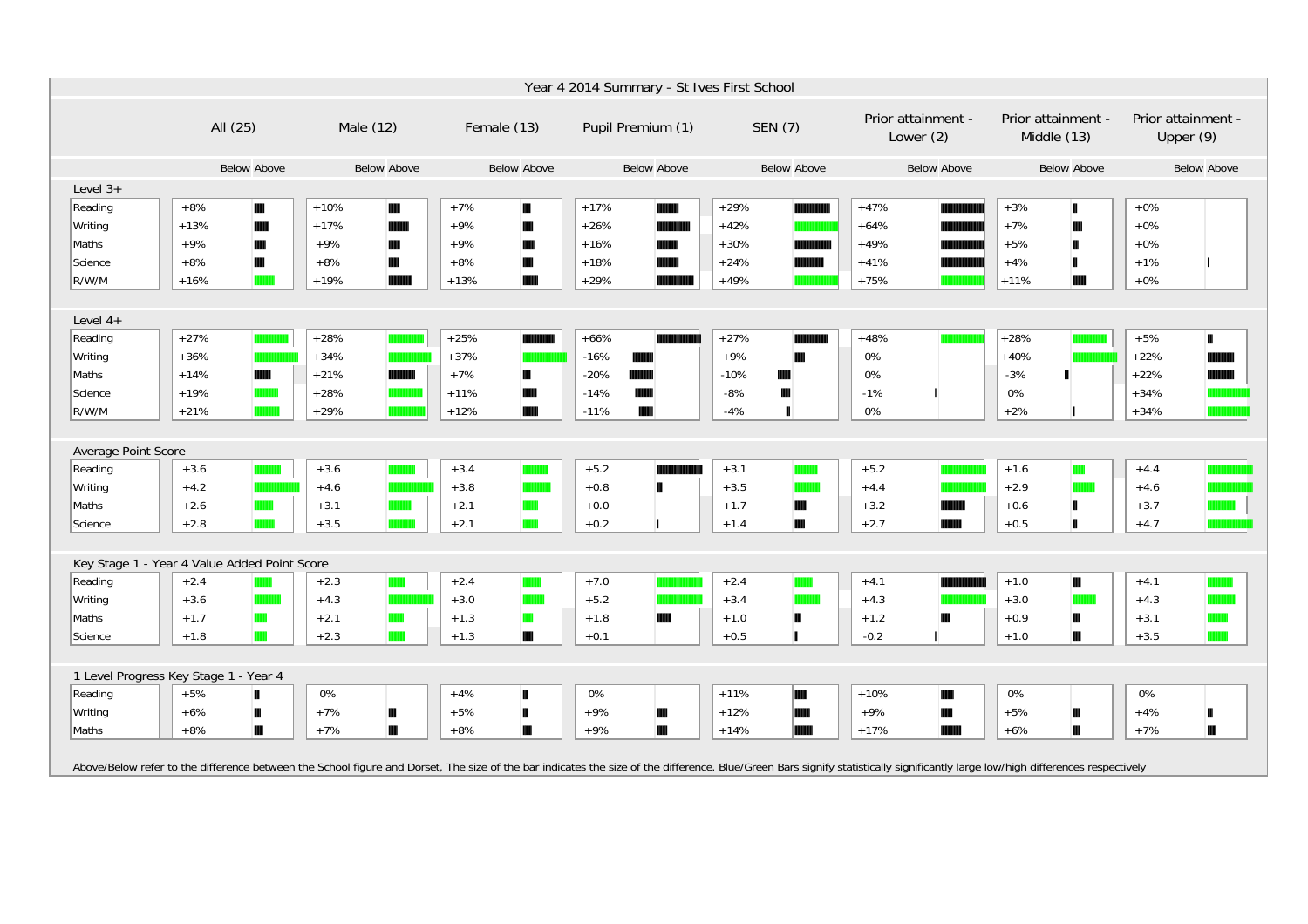|                                    |                                           | St Ives First School |              |            |
|------------------------------------|-------------------------------------------|----------------------|--------------|------------|
| Year 4 Gap Report                  |                                           | Count                | School       | Dorset     |
| L3+ Reading / Writing<br>/ Maths   | Non-Pupil Premium<br><b>Pupil Premium</b> | 24<br>1              | 100%<br>100% | 87%<br>71% |
|                                    | Gap                                       |                      | 0%           | 16%        |
|                                    | Non-Pupil Premium                         | 24                   | 100%         | 94%        |
| $L3+$ Reading                      | Pupil Premium<br>Gap                      | 1                    | 100%<br>0%   | 83%<br>11% |
|                                    |                                           |                      |              |            |
| $L3+Writing$                       | Non-Pupil Premium<br>Pupil Premium        | 24<br>1              | 100%<br>100% | 90%<br>74% |
|                                    | Gap                                       |                      | 0%           | 16%        |
|                                    | Non-Pupil Premium                         | 24                   | 100%         | 92%        |
| $L3+$ Maths                        | Pupil Premium                             | 1                    | 100%         | 84%        |
|                                    | Gap                                       |                      | 0%           | 8%         |
|                                    | Non-Pupil Premium                         | 23                   | 9.3          | 7.2        |
| APS Progress Reading Pupil Premium | Gap                                       | 1                    | 14.0<br>4.7  | 7.0<br>0.2 |
|                                    |                                           |                      |              |            |
| <b>APS Progress Writing</b>        | Non-Pupil Premium<br>Pupil Premium        | 23<br>1              | 10.3<br>12.0 | 6.9<br>6.8 |
|                                    | Gap                                       |                      | 1.7          | 0.0        |
|                                    | Non-Pupil Premium                         | 23                   | 7.8          | 6.1        |
| APS Progress Maths                 | Pupil Premium                             | $\mathbf{1}$         | 8.0          | 6.2        |
|                                    | Gap                                       |                      | 0.2          | 0.0        |
|                                    | Non-Pupil Premium                         | 23                   | 9.2          | 6.7        |
| APS Progress Overall Pupil Premium |                                           | 1                    | 11.3         | 6.7        |
|                                    | Gap                                       |                      | 2.2          | 0.1        |

Note: Significance is NOT SHOWN for the gap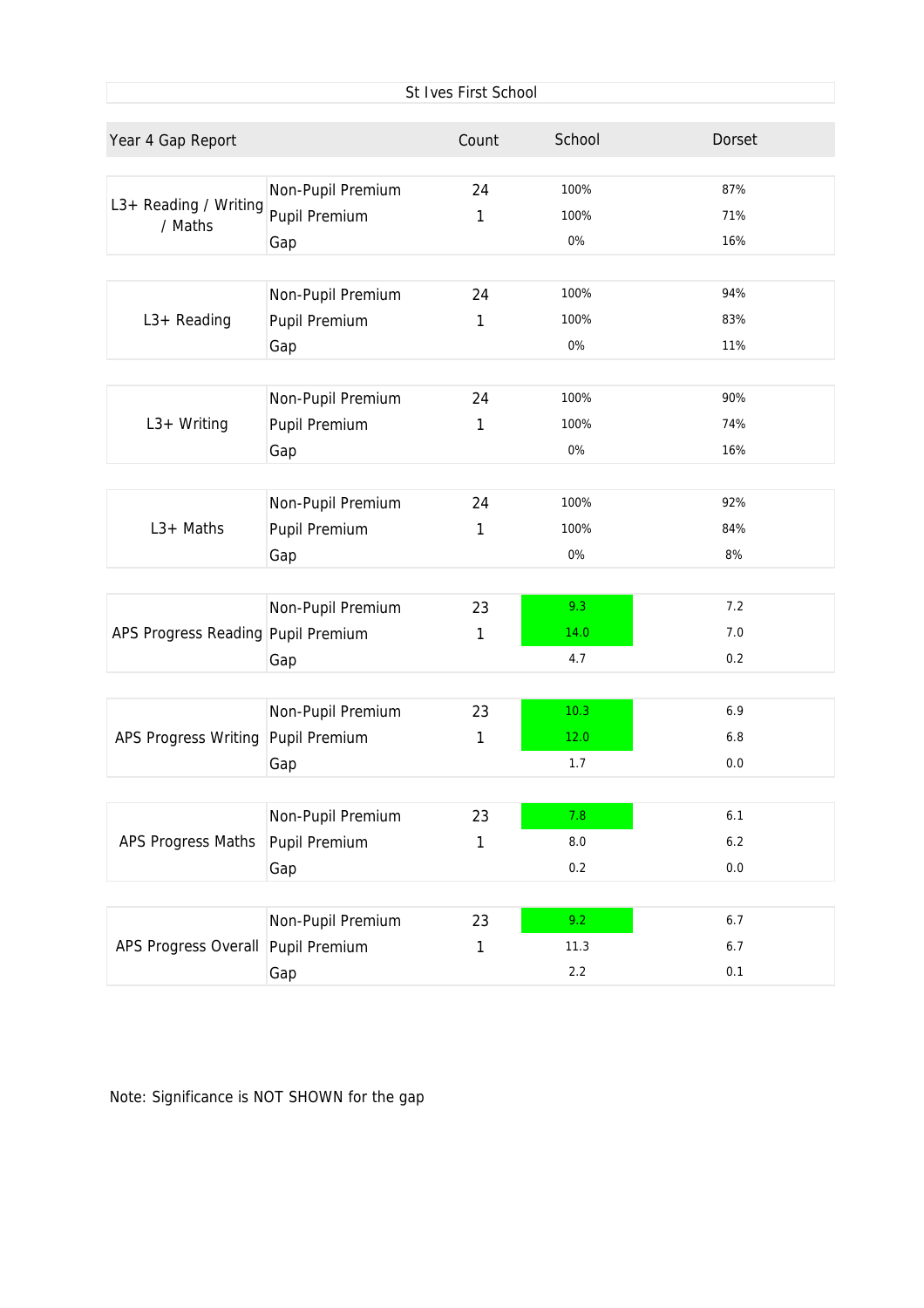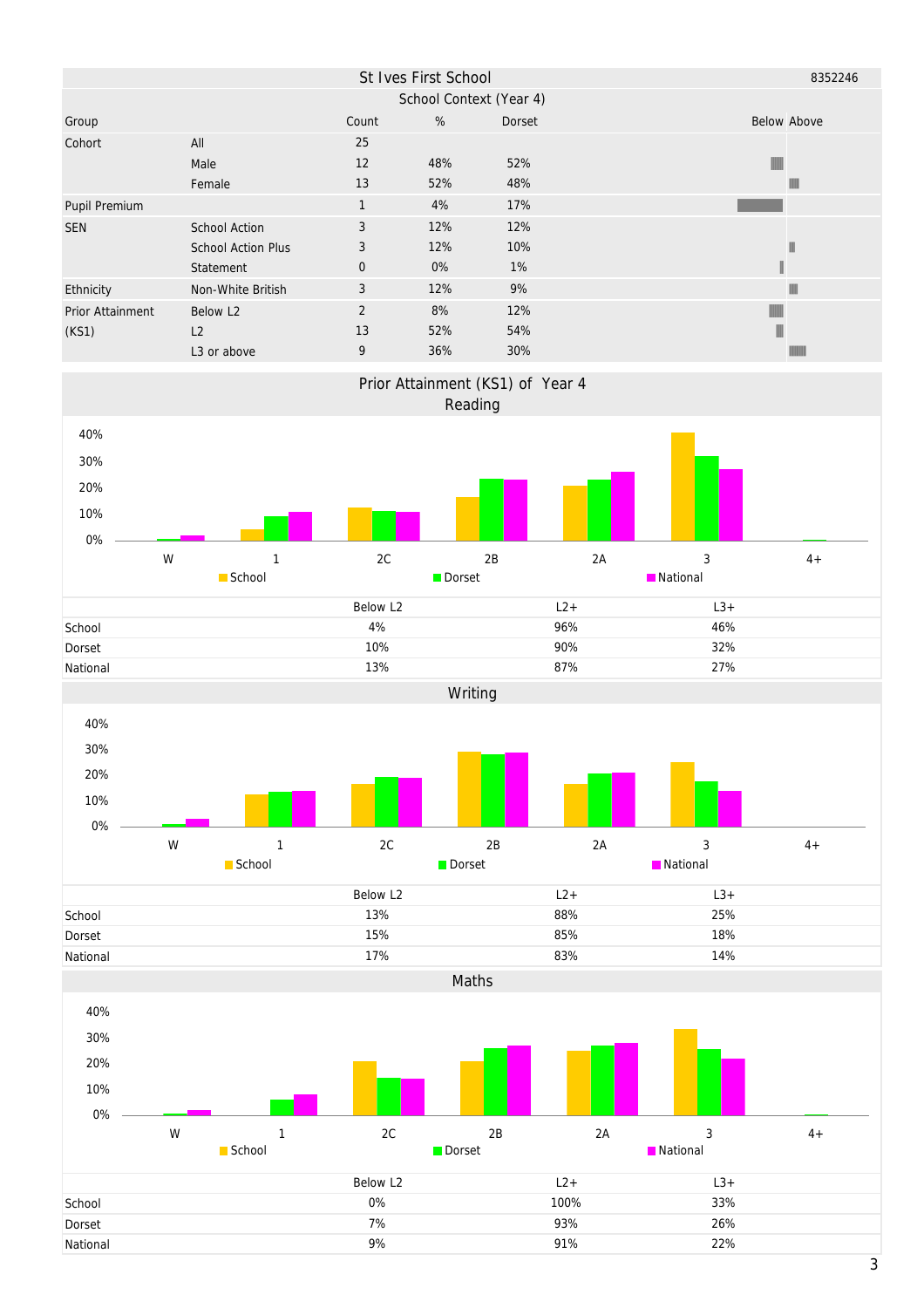



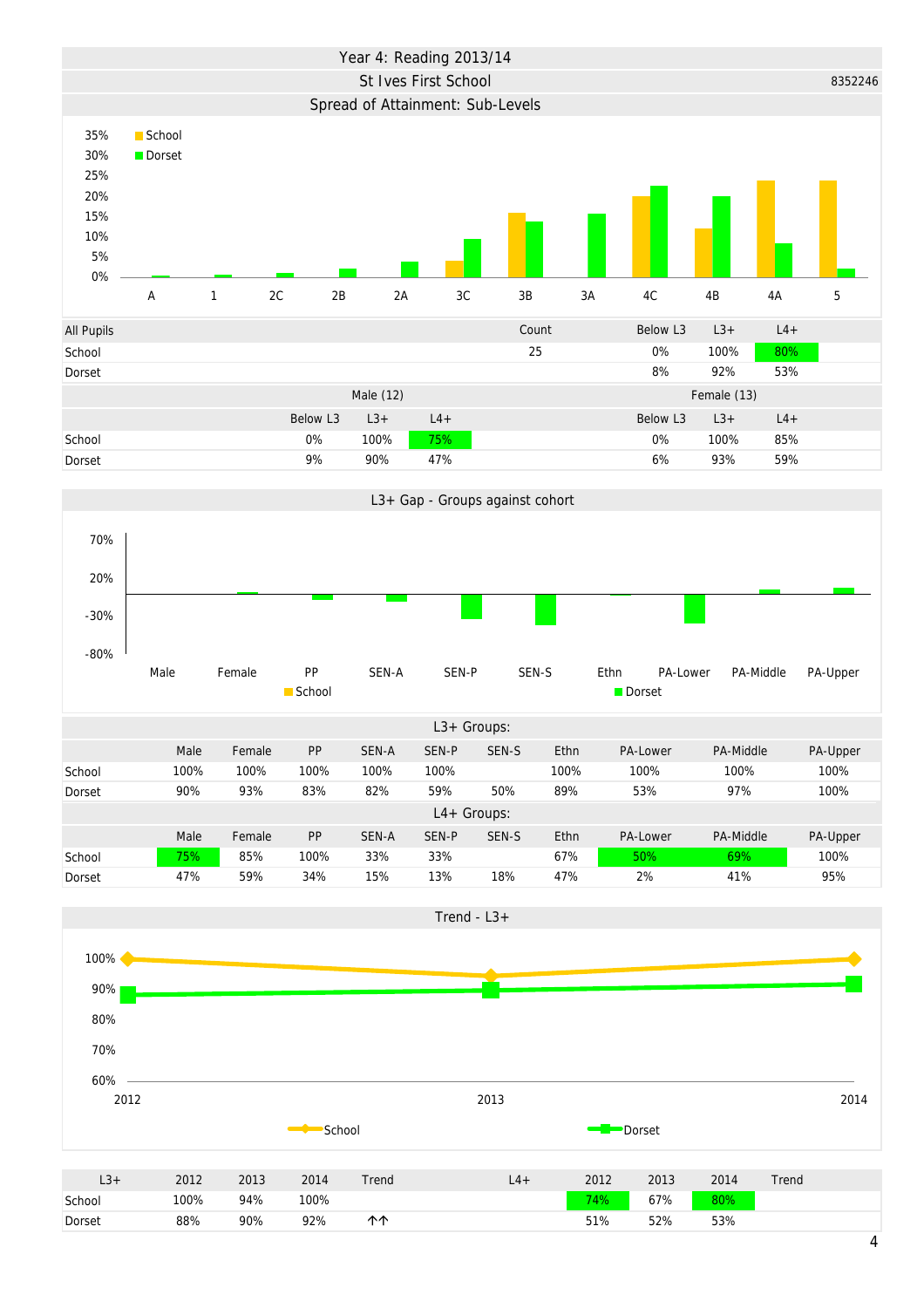



4% 7% 30% 0% 13% 78%



Dorset

24% 39% 16% 5%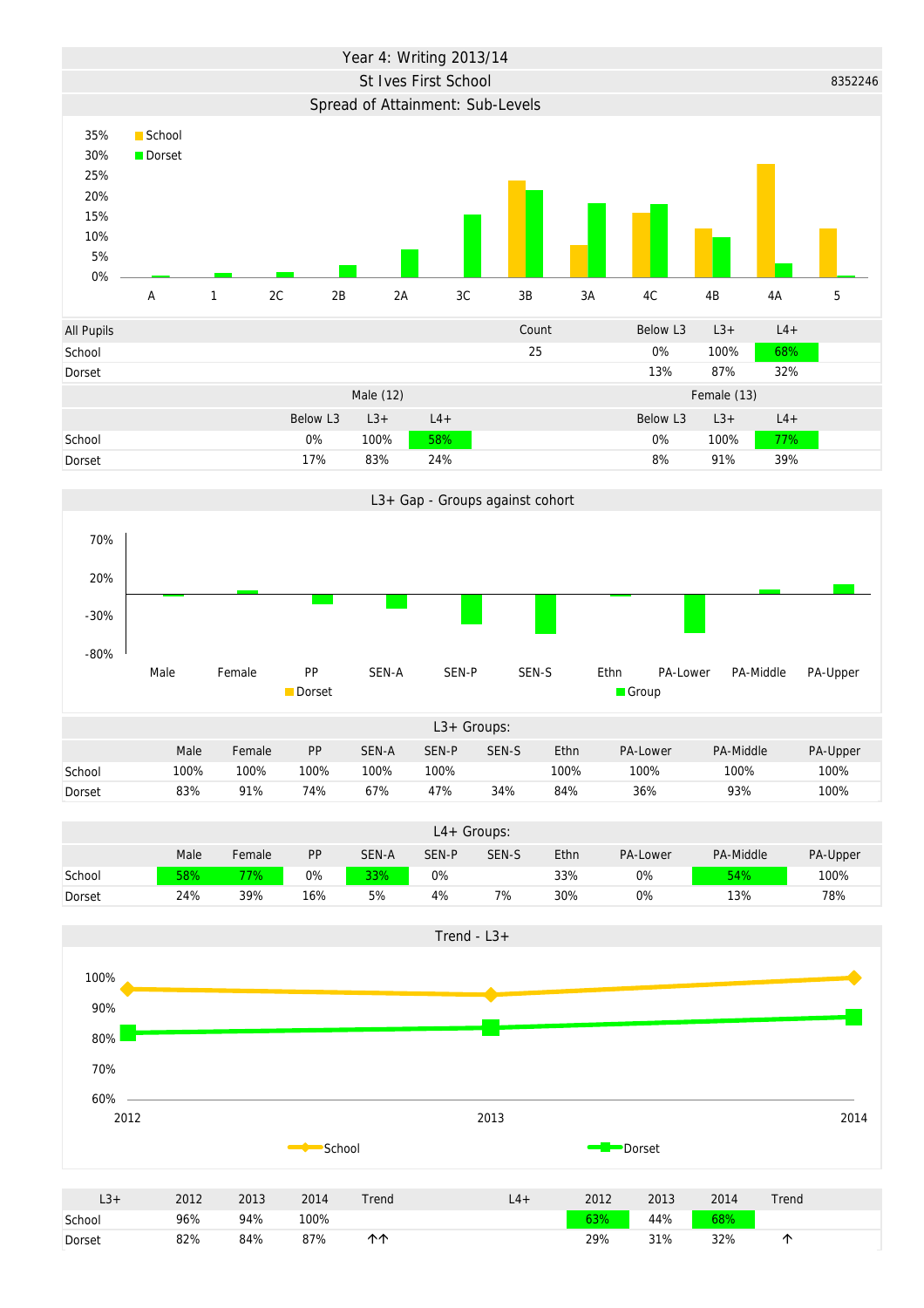



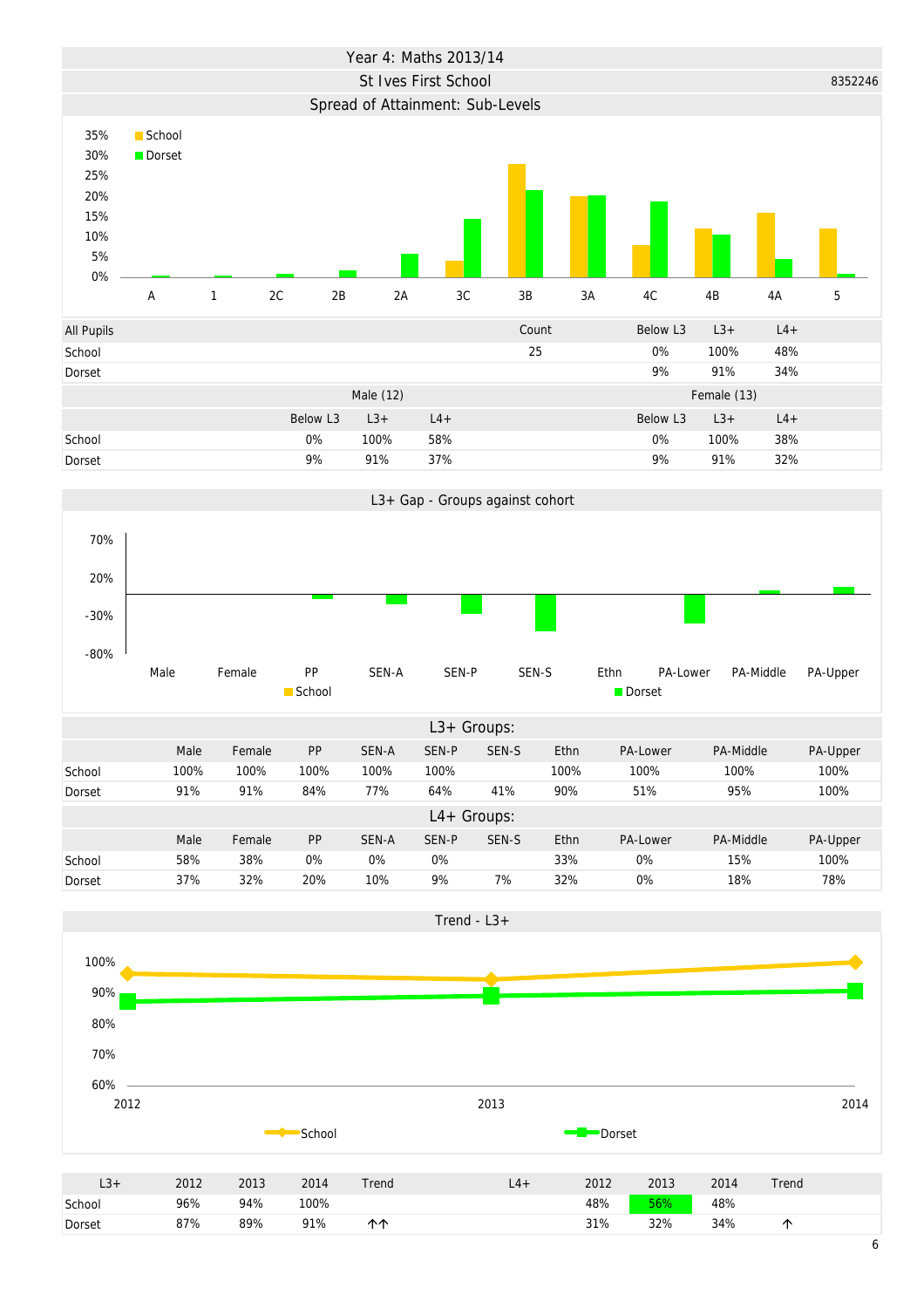



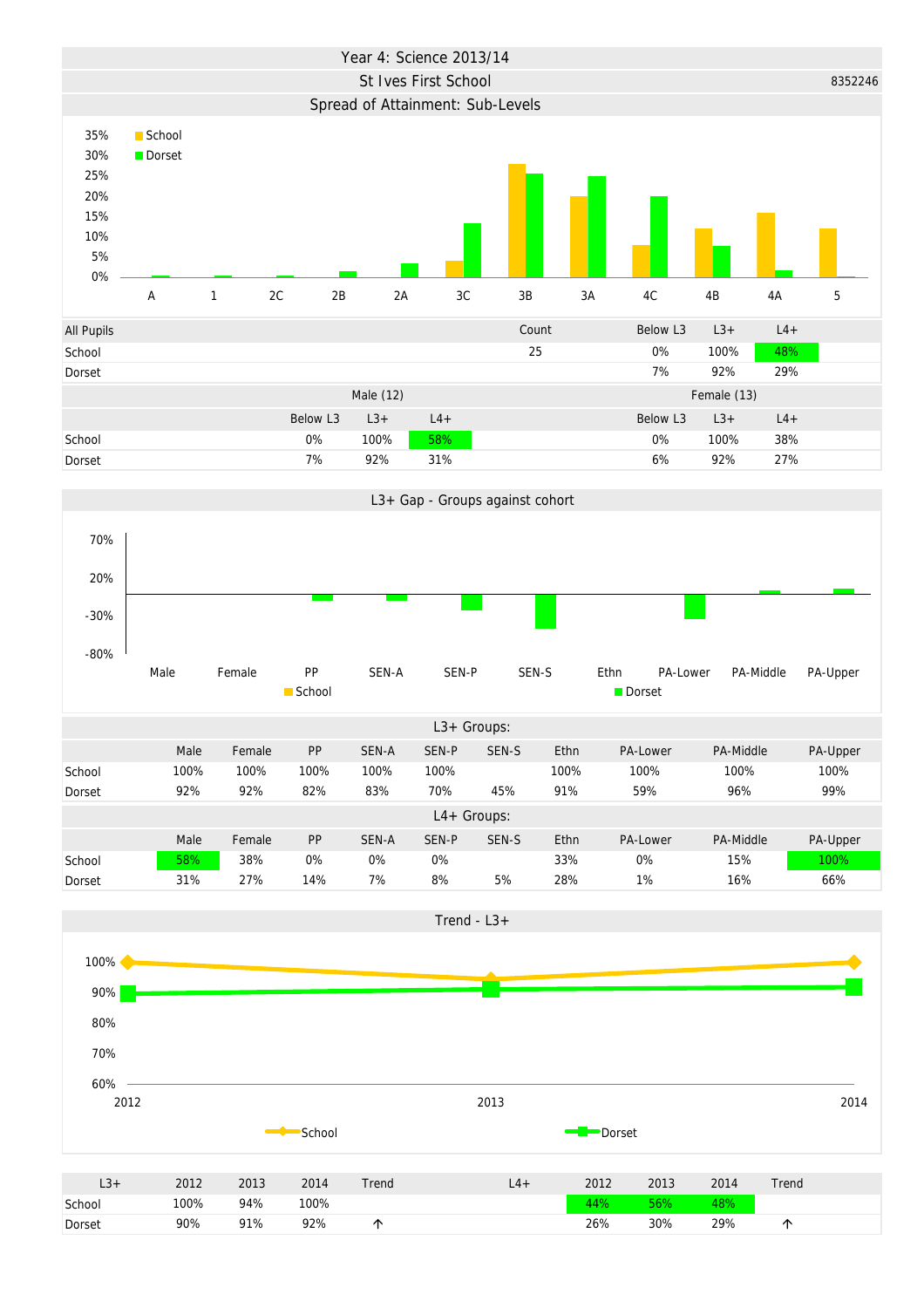



|        | $L3+ R/W/M$ Groups |      |        |      |        |                     |       |       |             |          |           |                 |  |  |
|--------|--------------------|------|--------|------|--------|---------------------|-------|-------|-------------|----------|-----------|-----------------|--|--|
|        | ALL                | Male | Female | PP   | NON-PP | SEN-A               | SEN-P | SEN-S | <b>ETHN</b> | PA-Lower | PA-Middle | PA-Upper        |  |  |
| School | 100%               | 100% | 100%   | 100% | 100%   | 100%                | 100%  |       | 100%        | 100%     | 100%      | 100%            |  |  |
| Dorset | 84%                | 81%  | 87%    | 71%  | 87%    | 58%                 | 41%   | 32%   | 81%         | 25%      | 89%       | 100%            |  |  |
|        |                    |      |        |      |        |                     |       |       |             |          |           |                 |  |  |
|        |                    |      |        |      |        | $L4 + R/W/M$ Groups |       |       |             |          |           |                 |  |  |
|        | <b>ALL</b>         | Male | Female | PP   | NON-PP | SEN-A               | SEN-P | SEN-S | <b>ETHN</b> | PA-Lower | PA-Middle | <b>PA-Upper</b> |  |  |
| School | 44%                | 50%  | 38%    | 0%   | 46%    | 0%                  | $0\%$ |       | 33%         | 0%       | 8%        | 100%            |  |  |
| Dorset | 23%                | 21%  | 26%    | 11%  | 26%    | 3%                  | 3%    | 2%    | 22%         | 0%       | 6%        | 66%             |  |  |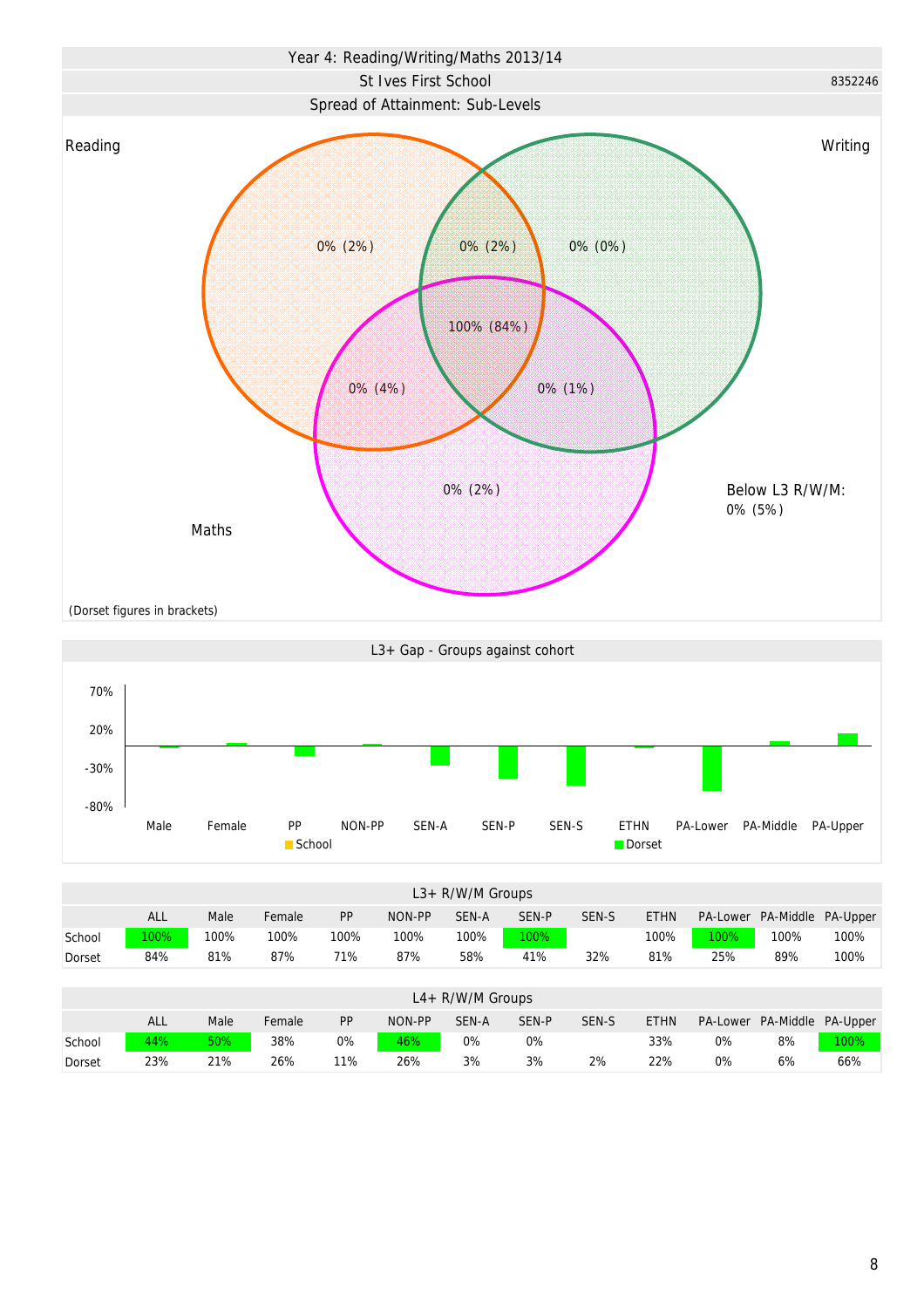|                     |      |        |                   | Year 4: Reading 2013/14                                                                                                                                                                                                              |      |        |         |                          |         |
|---------------------|------|--------|-------------------|--------------------------------------------------------------------------------------------------------------------------------------------------------------------------------------------------------------------------------------|------|--------|---------|--------------------------|---------|
|                     |      |        |                   | St Ives First School                                                                                                                                                                                                                 |      |        |         |                          | 8352246 |
|                     |      |        |                   | Matched Average Point Scores                                                                                                                                                                                                         |      |        |         |                          |         |
|                     |      | School |                   |                                                                                                                                                                                                                                      |      | Dorset |         |                          |         |
| Group               | KS1  | YR4    | KS1-YR4           |                                                                                                                                                                                                                                      | KS1  | YR4    | KS1-YR4 |                          |         |
| All (24)            | 17.7 | 27.2   | 9.5               | <u>and the second second</u>                                                                                                                                                                                                         | 16.6 | 23.7   | 7.1     | $\overline{\phantom{a}}$ |         |
| Male (11)           | 17.2 | 26.6   | 9.5               |                                                                                                                                                                                                                                      | 16.1 | 23.3   | 7.2     |                          |         |
| Female (13)         | 18.1 | 27.6   | 9.5               |                                                                                                                                                                                                                                      | 17.1 | 24.2   | 7.1     |                          |         |
| PP(1)               | 13.0 | 27.0   | 14.0              |                                                                                                                                                                                                                                      | 14.9 | 21.9   | 7.0     |                          |         |
| <b>NON-PP (23)</b>  | 17.9 | 27.2   | 9.3               |                                                                                                                                                                                                                                      | 17.0 | 24.1   | 7.2     |                          |         |
| Gap                 | 4.9  | 0.2    | 4.7               |                                                                                                                                                                                                                                      | 2.1  | 2.3    | 0.2     |                          |         |
| $SEN-A(3)$          | 14.3 | 23.0   | 8.7               |                                                                                                                                                                                                                                      | 13.4 | 20.6   | 7.2     |                          |         |
| SEN-P (3)           | 12.3 | 22.3   | 10.0 <sub>1</sub> | <u>and the set of the set of the set of the set of the set of the set of the set of the set of the set of the set of the set of the set of the set of the set of the set of the set of the set of the set of the set of the set </u> | 12.2 | 19.0   | 6.8     |                          |         |
| SEN-S (0)           |      |        |                   | -- not shown --                                                                                                                                                                                                                      | 10.2 | 18.3   | 8.1     |                          |         |
| <b>SEN-NON (17)</b> | 19.4 | 28.9   | 9.5               | <u>and the second second</u>                                                                                                                                                                                                         | 17.7 | 24.9   | 7.2     |                          |         |
| Ethn $(3)$          | 17.0 | 25.0   | 8.0               |                                                                                                                                                                                                                                      | 15.7 | 23.3   | 7.5     |                          |         |
| PA-Lower (2)        | 11.0 | 23.0   | 12.0              |                                                                                                                                                                                                                                      | 9.9  | 17.8   | 7.9     |                          |         |
| PA-Middle (13)      | 16.4 | 24.7   | 8.3               |                                                                                                                                                                                                                                      | 15.8 | 23.1   | 7.3     |                          |         |
| PA-Upper (9)        | 21.0 | 31.7   | 10.7              |                                                                                                                                                                                                                                      | 20.7 | 27.3   | 6.6     |                          |         |





9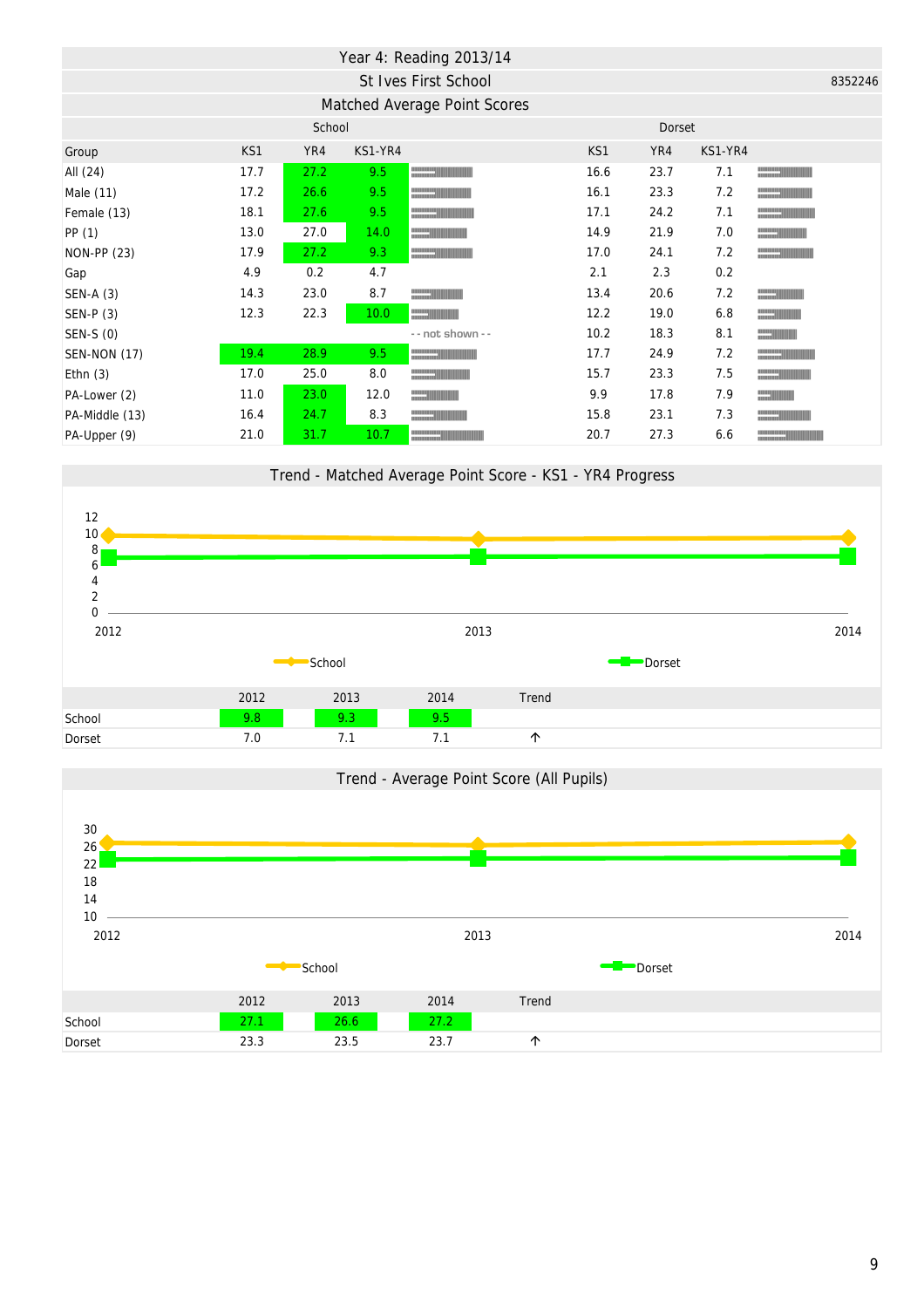|                     |      |        |         | Year 4: Writing 2013/14                                                                                                                                                                                                              |      |        |         |         |
|---------------------|------|--------|---------|--------------------------------------------------------------------------------------------------------------------------------------------------------------------------------------------------------------------------------------|------|--------|---------|---------|
|                     |      |        |         | St Ives First School                                                                                                                                                                                                                 |      |        |         | 8352246 |
|                     |      |        |         | Matched Average Point Scores                                                                                                                                                                                                         |      |        |         |         |
|                     |      | School |         |                                                                                                                                                                                                                                      |      | Dorset |         |         |
| Group               | KS1  | YR4    | KS1-YR4 |                                                                                                                                                                                                                                      | KS1  | YR4    | KS1-YR4 |         |
| All (24)            | 15.8 | 26.2   | 10.4    | <u>and the state of the state of the state of the state of the state of the state of the state of the state of the state of the state of the state of the state of the state of the state of the state of the state of the state</u> | 15.2 | 22.0   | 6.9     |         |
| Male (11)           | 14.6 | 25.7   | 11.1    |                                                                                                                                                                                                                                      | 14.5 | 21.3   | 6.8     |         |
| Female(13)          | 16.7 | 26.5   | 9.8     |                                                                                                                                                                                                                                      | 15.9 | 22.8   | 6.9     |         |
| PP(1)               | 9.0  | 21.0   | 12.0    | <b>Contract Contract Contract Contract Contract Contract Contract Contract Contract Contract Contract Contract Contract Contract Contract Contract Contract Contract Contract Contract Contract Contract Contract Contract Contr</b> | 13.4 | 20.2   | 6.8     |         |
| NON_PP (23)         | 16.0 | 26.4   | 10.3    | <u>and the second second</u>                                                                                                                                                                                                         | 15.6 | 22.4   | 6.9     |         |
| Gap                 | 7.0  | 5.4    | 1.7     |                                                                                                                                                                                                                                      | 2.2  | 2.2    | 0.0     |         |
| $SEN-A(3)$          | 11.7 | 22.3   | 10.7    |                                                                                                                                                                                                                                      | 12.0 | 19.0   | 7.0     |         |
| $SEN-P(3)$          | 10.3 | 21.0   | 10.7    |                                                                                                                                                                                                                                      | 11.0 | 17.6   | 6.6     |         |
| SEN-S (0)           |      |        |         | - - not shown - -                                                                                                                                                                                                                    | 9.1  | 16.5   | 7.4     |         |
| <b>NON-SEN (17)</b> | 17.5 | 27.9   | 10.5    |                                                                                                                                                                                                                                      | 16.3 | 23.1   | 6.9     |         |
| Ethn $(3)$          | 16.3 | 23.7   | 7.3     |                                                                                                                                                                                                                                      | 14.4 | 21.8   | 7.4     |         |
| PA-Lower (2)        | 9.0  | 21.0   | 12.0    |                                                                                                                                                                                                                                      | 8.9  | 16.6   | 7.7     |         |
| PA-Middle (13)      | 14.2 | 24.2   | 10.0    |                                                                                                                                                                                                                                      | 14.4 | 21.3   | 7.0     |         |
| PA-Upper (9)        | 19.4 | 30.1   | 10.7    |                                                                                                                                                                                                                                      | 19.2 | 25.5   | 6.4     |         |





10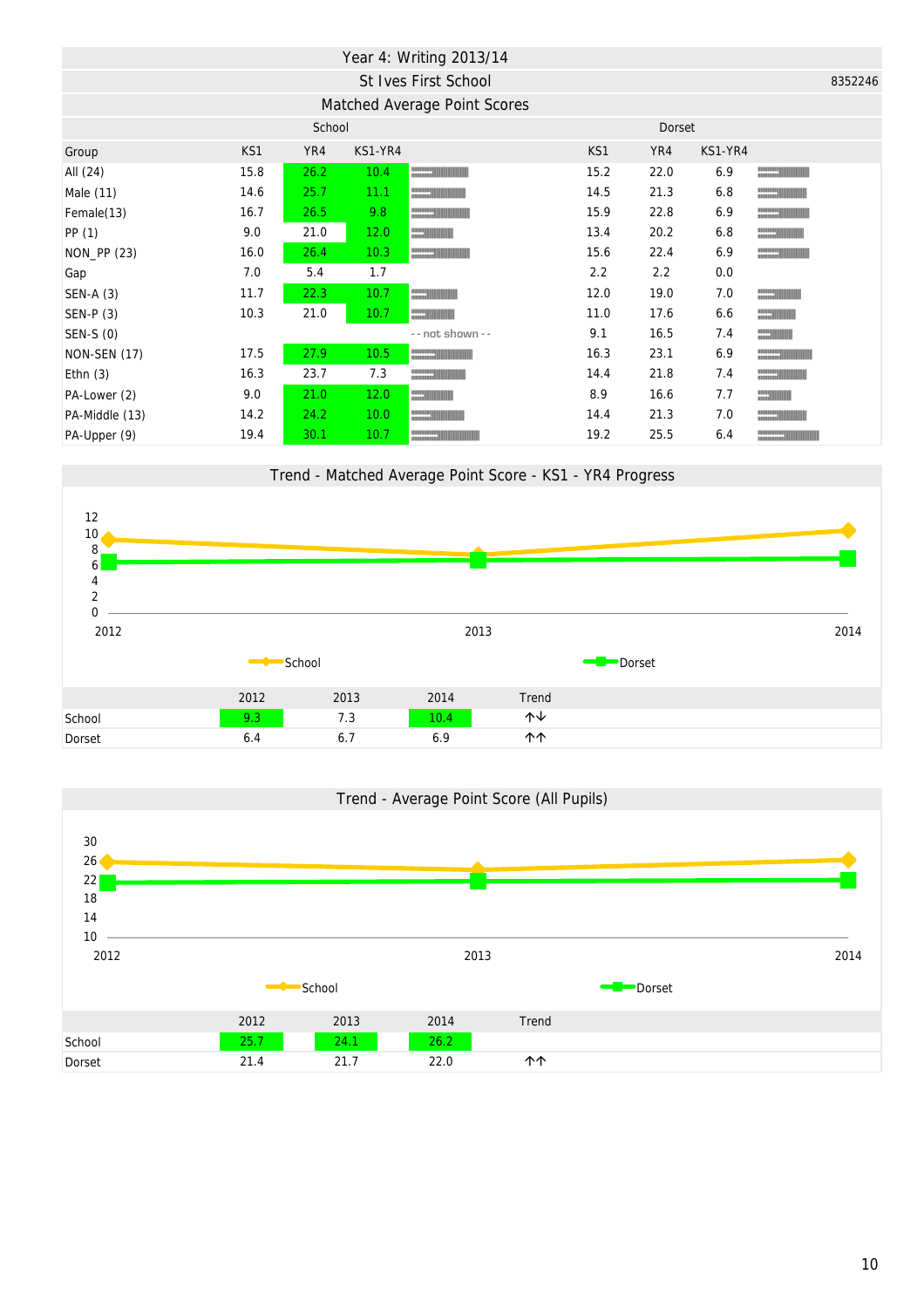|                     |      |        |         | Year 4: Maths 2013/14                                                                                                                                                                                                                |      |        |         |                          |         |
|---------------------|------|--------|---------|--------------------------------------------------------------------------------------------------------------------------------------------------------------------------------------------------------------------------------------|------|--------|---------|--------------------------|---------|
|                     |      |        |         | St Ives First School                                                                                                                                                                                                                 |      |        |         |                          | 8352246 |
|                     |      |        |         | Matched Average Point Scores                                                                                                                                                                                                         |      |        |         |                          |         |
|                     |      | School |         |                                                                                                                                                                                                                                      |      | Dorset |         |                          |         |
| Group               | KS1  | YR4    | KS1-YR4 |                                                                                                                                                                                                                                      | KS1  | YR4    | KS1-YR4 |                          |         |
| All (24)            | 17.1 | 24.9   | 7.8     | <u>and the state of the state of the state of the state of the state of the state of the state of the state of the state of the state of the state of the state of the state of the state of the state of the state of the state</u> | 16.4 | 22.5   | 6.1     | $\overline{\phantom{a}}$ |         |
| Male (11)           | 17.2 | 25.5   | 8.4     |                                                                                                                                                                                                                                      | 16.5 | 22.7   | 6.2     |                          |         |
| Female(13)          | 17.0 | 24.4   | 7.4     |                                                                                                                                                                                                                                      | 16.3 | 22.3   | 6.0     |                          |         |
| PP(1)               | 13.0 | 21.0   | 8.0     |                                                                                                                                                                                                                                      | 14.9 | 21.0   | 6.2     |                          |         |
| NON_PP (23)         | 17.3 | 25.1   | 7.8     |                                                                                                                                                                                                                                      | 16.7 | 22.9   | 6.1     |                          |         |
| Gap                 | 4.3  | 4.1    | 0.2     |                                                                                                                                                                                                                                      | 1.8  | 1.8    | 0.0     |                          |         |
| $SEN-A(3)$          | 14.3 | 22.3   | 8.0     |                                                                                                                                                                                                                                      | 14.0 | 20.1   | 6.1     |                          |         |
| SEN-P (3)           | 13.0 | 20.3   | 7.3     | <b>CONTRACTOR</b>                                                                                                                                                                                                                    | 12.9 | 19.2   | 6.3     |                          |         |
| SEN-S (0)           |      |        |         | - - not shown - -                                                                                                                                                                                                                    | 10.8 | 17.3   | 6.5     | <b>CONTRACTOR</b>        |         |
| <b>NON-SEN (17)</b> | 18.3 | 26.4   | 8.1     | <u>and the second second</u>                                                                                                                                                                                                         | 17.3 | 23.4   | 6.1     |                          |         |
| Ethn $(3)$          | 17.0 | 23.0   | 6.0     |                                                                                                                                                                                                                                      | 15.8 | 22.4   | 6.6     |                          |         |
| PA-Lower (2)        | 13.0 | 21.0   | 8.0     |                                                                                                                                                                                                                                      | 11.0 | 17.8   | 6.8     |                          |         |
| PA-Middle (13)      | 15.3 | 22.4   | 7.1     |                                                                                                                                                                                                                                      | 15.7 | 21.8   | 6.2     |                          |         |
| PA-Upper (9)        | 20.6 | 29.4   | 8.9     |                                                                                                                                                                                                                                      | 19.9 | 25.7   | 5.8     |                          |         |



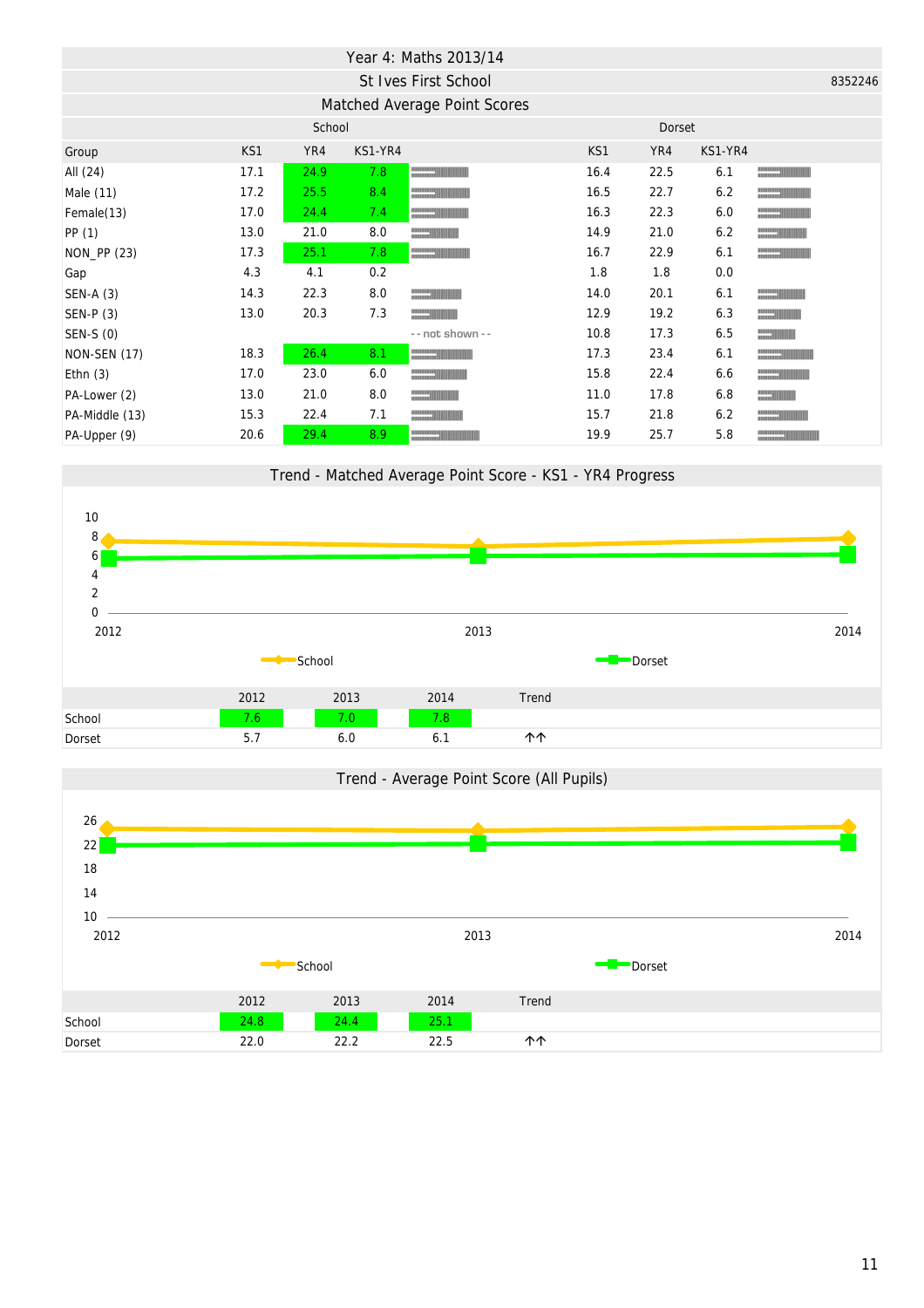|                |      |        |         | Year 4: Science 2013/14      |      |        |         |                                                                                                                                                                                                                                      |         |
|----------------|------|--------|---------|------------------------------|------|--------|---------|--------------------------------------------------------------------------------------------------------------------------------------------------------------------------------------------------------------------------------------|---------|
|                |      |        |         | St Ives First School         |      |        |         |                                                                                                                                                                                                                                      | 8352246 |
|                |      |        |         | Matched Average Point Scores |      |        |         |                                                                                                                                                                                                                                      |         |
|                |      | School |         |                              |      | Dorset |         |                                                                                                                                                                                                                                      |         |
| Group          | KS1  | YR4    | KS1-YR4 |                              | KS1  | YR4    | KS1-YR4 |                                                                                                                                                                                                                                      |         |
| All (24)       | 17.0 | 24.9   | 7.9     |                              | 16.2 | 22.3   | 6.1     | <u> The Common Second Second Second Second Second Second Second Second Second Second Second Second Second Second Second Second Second Second Second Second Second Second Second Second Second Second Second Second Second Second</u> |         |
| Male (11)      | 17.2 | 25.5   | 8.4     |                              | 16.3 | 22.4   | 6.0     | <u> The Communication of the Communication of the Communication of the Communication of the Communication of the Communication of the Communication of the Communication of the Communication of the Communication of the Commun</u> |         |
| Female(13)     | 16.8 | 24.4   | 7.5     |                              | 16.1 | 22.3   | 6.2     |                                                                                                                                                                                                                                      |         |
| PP(1)          | 15.0 | 21.0   | 6.0     |                              | 14.9 | 20.8   | 5.9     | <u>and the second second</u>                                                                                                                                                                                                         |         |
| NON_PP (23)    | 17.1 | 25.1   | 8.0     |                              | 16.5 | 22.6   | 6.2     | <u>and the second second</u>                                                                                                                                                                                                         |         |
| Gap            | 2.1  | 4.1    | 2.0     |                              | 1.5  | 1.8    | 0.3     |                                                                                                                                                                                                                                      |         |
| SEN-A (3)      | 15.0 | 22.3   | 7.3     |                              | 14.5 | 20.4   | 5.8     |                                                                                                                                                                                                                                      |         |
| $SEN-P(3)$     | 15.0 | 20.3   | 5.3     |                              | 13.7 | 19.3   | 5.7     |                                                                                                                                                                                                                                      |         |
| SEN-S (0)      |      |        |         | -- not shown --              | 11.1 | 17.7   | 6.6     | <u>and the second second</u>                                                                                                                                                                                                         |         |
| NON-SEN (17)   | 17.8 | 26.4   | 8.6     |                              | 16.8 | 23.0   | 6.2     | <u> The Communication of the Communication of the Communication of the Communication of the Communication of the Communication of the Communication of the Communication of the Communication of the Communication of the Commun</u> |         |
| Ethn $(3)$     | 17.0 | 23.0   | 6.0     |                              | 15.4 | 22.1   | 6.7     | <u> Elizabeth Charles (Charles Charles Charles Charles Charles Charles Charles Charles Charles Charles Charles Cha</u>                                                                                                               |         |
| PA-Lower (2)   | 15.0 | 21.0   | 6.0     | <u>and the second second</u> | 12.1 | 18.3   | 6.2     | <u> Elizabeth Charles (Charles Charles Charles Charles Charles Charles Charles Charles Charles Charles Charles Cha</u>                                                                                                               |         |
| PA-Middle (13) | 15.0 | 22.4   | 7.4     |                              | 15.5 | 21.8   | 6.4     |                                                                                                                                                                                                                                      |         |
| PA-Upper (9)   | 20.3 | 29.4   | 9.1     |                              | 19.1 | 24.8   | 5.6     |                                                                                                                                                                                                                                      |         |





Trend - Matched Average Point Score - KS1 - YR4 Progress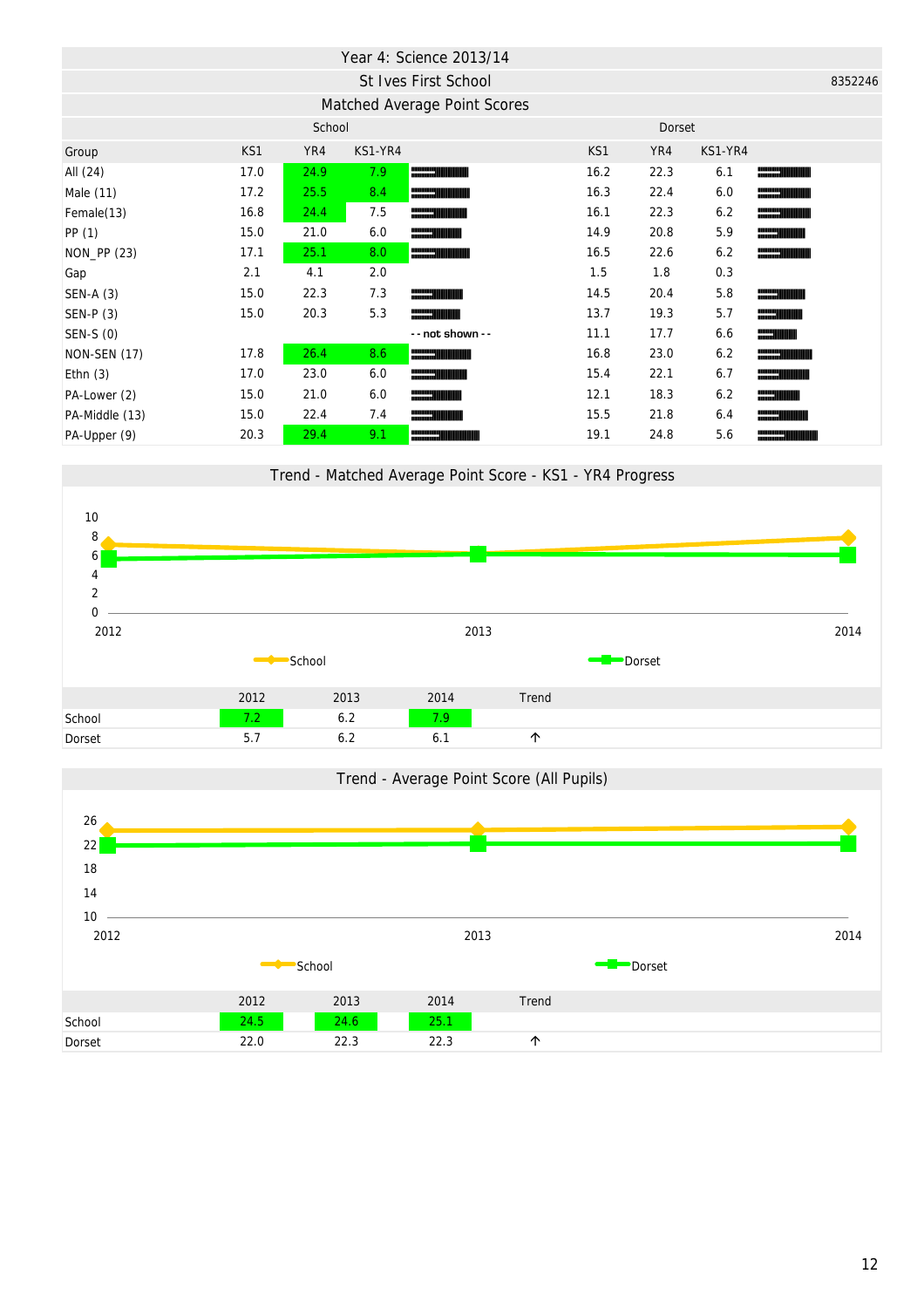|                     |      |        |         | Year 4: Overall APS 2013/14  |      |        |         |                                                                                                                        |         |
|---------------------|------|--------|---------|------------------------------|------|--------|---------|------------------------------------------------------------------------------------------------------------------------|---------|
|                     |      |        |         | St Ives First School         |      |        |         |                                                                                                                        | 8352246 |
|                     |      |        |         | Matched Average Point Scores |      |        |         |                                                                                                                        |         |
|                     |      | School |         |                              |      | Dorset |         |                                                                                                                        |         |
| Group               | KS1  | YR4    | KS1-YR4 |                              | KS1  | YR4    | KS1-YR4 |                                                                                                                        |         |
| All (24)            | 16.8 | 26.1   | 9.3     | <b>STARTING</b>              | 16.0 | 22.8   | 6.7     |                                                                                                                        |         |
| Male (11)           | 16.3 | 26.0   | 9.6     | <u>and the second second</u> | 15.7 | 22.4   | 6.8     |                                                                                                                        |         |
| Female(13)          | 17.3 | 26.2   | 8.9     | <b>_________</b>             | 16.4 | 23.1   | 6.7     | <u>and the second second</u>                                                                                           |         |
| PP (1)              | 11.7 | 23.0   | 11.3    |                              | 14.4 | 21.0   | 6.7     | <u> Elizabeth Charles (Charles Charles Charles Charles Charles Charles Charles Charles Charles Charles Charles Cha</u> |         |
| NON_PP (23)         | 17.1 | 26.2   | 9.2     |                              | 16.4 | 23.1   | 6.7     | <u>and the second second</u>                                                                                           |         |
| Gap                 | 5.4  | 3.2    | 2.2     |                              | 2.0  | 2.1    | 0.1     |                                                                                                                        |         |
| $SEN-A(3)$          | 13.4 | 22.6   | 9.1     |                              | 13.2 | 19.9   | 6.8     |                                                                                                                        |         |
| $SEN-P(3)$          | 11.9 | 21.2   | 9.3     |                              | 12.0 | 18.6   | 6.6     |                                                                                                                        |         |
| SEN-S (0)           |      |        |         | -- not shown --              | 10.1 | 17.4   | 7.3     |                                                                                                                        |         |
| <b>NON-SEN (17)</b> | 18.4 | 27.7   | 9.4     | <b>REAL PROPERTY</b>         | 17.1 | 23.8   | 6.7     | <u> Elizabeth Channel (Channel Channel Channel Channel Channel Channel Channel Channel Channel Channel Channel Cha</u> |         |
| Ethn $(3)$          | 16.8 | 23.9   | 7.1     |                              | 15.3 | 22.5   | 7.2     | <u> The Common Second</u>                                                                                              |         |
| PA-Lower (2)        | 11.0 | 21.7   | 10.7    |                              | 9.9  | 17.4   | 7.5     | <u> Herri Miller</u>                                                                                                   |         |
| PA-Middle (13)      | 15.3 | 23.8   | 8.5     |                              | 15.3 | 22.1   | 6.8     |                                                                                                                        |         |
| PA-Upper (9)        | 20.3 | 30.4   | 10.1    |                              | 19.9 | 26.2   | 6.3     |                                                                                                                        |         |



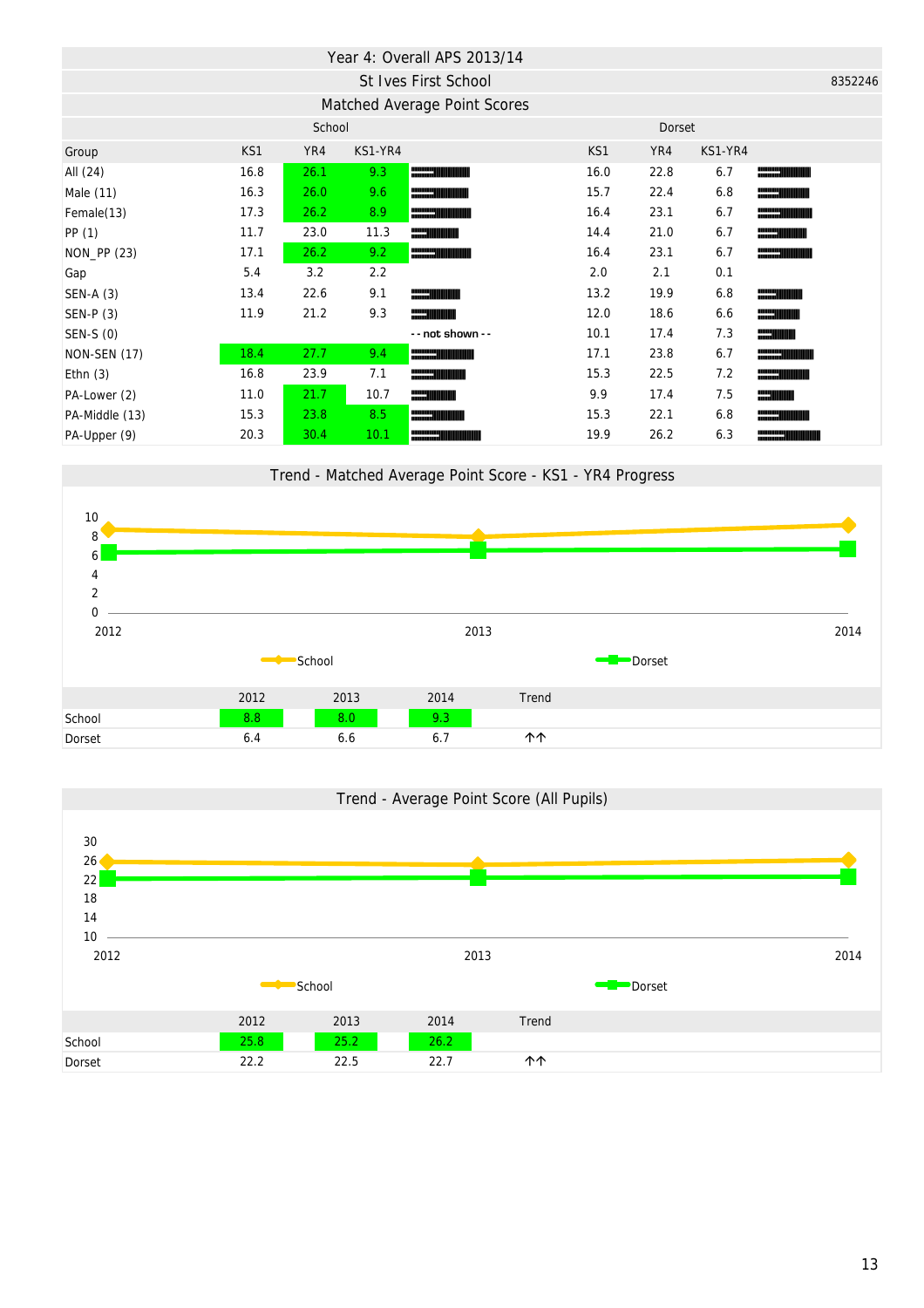## Year 4: Reading 2013/14

#### St Ives First School

## Levels Progress KS1 - Year 4





|        | Level Progress - Groups |      |        |      |        |       |       |       |             |      |                             |      |  |  |
|--------|-------------------------|------|--------|------|--------|-------|-------|-------|-------------|------|-----------------------------|------|--|--|
|        | <b>ALL</b>              | Male | Female | PP   | NON-PP | SEN-A | SEN-P | SEN-S | <b>ETHN</b> |      | PA-Lower PA-Middle PA-Upper |      |  |  |
| School | 100%                    | 100% | 100%   | 100% | 100%   | 100%  | 100%  |       | 100%        | 100% | 100%                        | 100% |  |  |
| Dorset | 95%                     | 95%  | 96%    | 92%  | 96%    | 92%   | 88%   | 79%   | 96%         | 90%  | 96%                         | 97%  |  |  |



|        |     |      |        |           |        | 2 Levels Progress - Groups |       |       |             |                 |                    |     |
|--------|-----|------|--------|-----------|--------|----------------------------|-------|-------|-------------|-----------------|--------------------|-----|
|        |     |      |        |           |        |                            |       |       |             |                 |                    |     |
|        | ALL | Male | Female | <b>PP</b> | NON-PP | SEN-A                      | SEN-P | SEN-S | <b>ETHN</b> | <b>PA-Lower</b> | PA-Middle PA-Upper |     |
| School | 63% | 55%  | 69%    | 100%      | 61%    | 33%                        | 67%   |       | 33%         | $100\%$         | 54%                | 67% |
| Dorset | 28% | 27%  | 29%    | 28%       | 28%    | 24%                        | 20%   | 29%   | 32%         | 34%             | 36%                | 12% |

8352246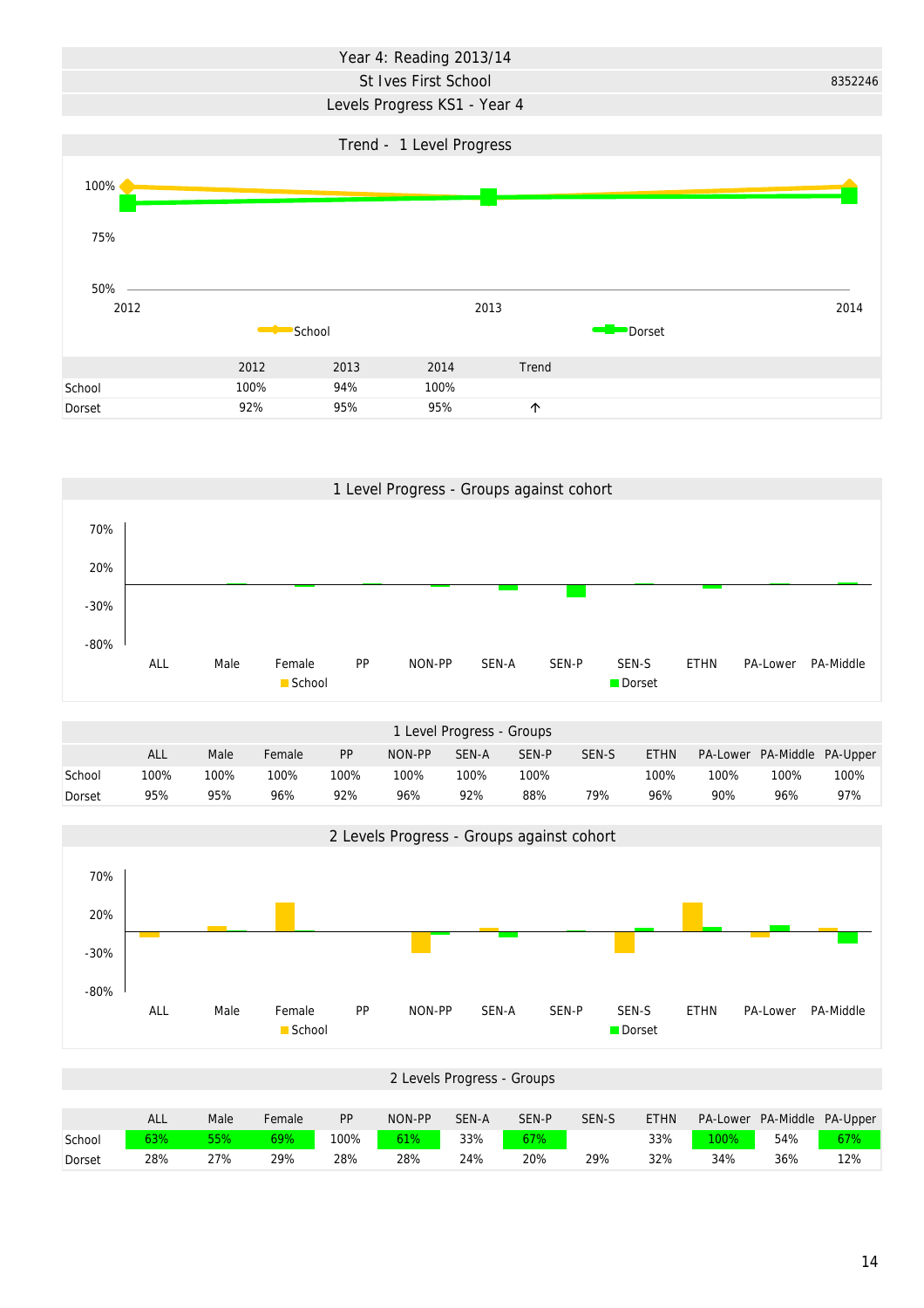# Year 4: Writing 2013/14

### St Ives First School 8352246

## Levels Progress KS1 - Year 4





|        | I Level Progress - Groups |      |        |           |        |       |       |       |             |          |                    |      |  |  |
|--------|---------------------------|------|--------|-----------|--------|-------|-------|-------|-------------|----------|--------------------|------|--|--|
|        | <b>ALL</b>                | Male | Female | <b>PP</b> | NON-PP | SEN-A | SEN-P | SEN-S | <b>ETHN</b> | PA-Lower | PA-Middle PA-Upper |      |  |  |
| School | 100%                      | 100% | 100%   | 100%      | 100%   | 100%  | 100%  |       | 100%        | 100%     | 100%               | 100% |  |  |
| Dorset | 94%                       | 93%  | 95%    | 91%       | 95%    | 89%   | 87%   | 79%   | 95%         | 91%      | 95%                | 96%  |  |  |



|        |     |      |        |           |        | 2 Levels Progress - Groups |       |       |             |      |                             |     |
|--------|-----|------|--------|-----------|--------|----------------------------|-------|-------|-------------|------|-----------------------------|-----|
|        |     |      |        |           |        |                            |       |       |             |      |                             |     |
|        | ALL | Male | Female | <b>PP</b> | NON-PP | SEN-A                      | SEN-P | SEN-S | <b>ETHN</b> |      | PA-Lower PA-Middle PA-Upper |     |
| School | 63% | 73%  | 54%    | 100%      | 61%    | 67%                        | 67%   |       | 0%          | 100% | 62%                         | 56% |
| Dorset | 22% | 20%  | 24%    | 20%       | 22%    | 23%                        | 16%   | 17%   | 27%         | 32%  | 17%                         | 27% |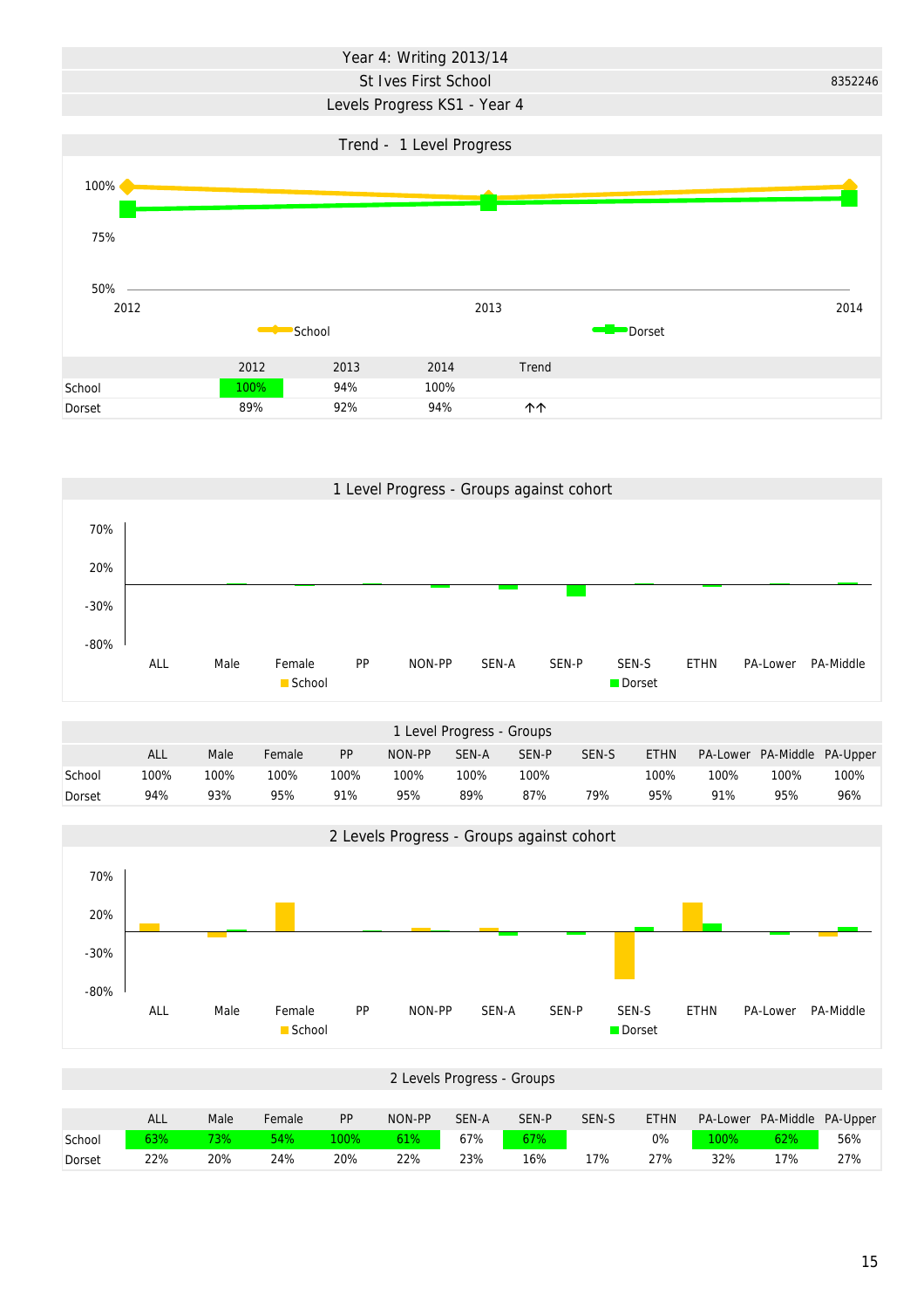# Year 4: Maths 2013/14

### St Ives First School 8352246

### Levels Progress KS1 - Year 4







|        |     |      |        |           |        | 2 Levels Progress - Groups |       |       |             |          |                    |     |
|--------|-----|------|--------|-----------|--------|----------------------------|-------|-------|-------------|----------|--------------------|-----|
|        | ALL | Male | Female | <b>PP</b> | NON-PP | SEN-A                      | SEN-P | SEN-S | <b>ETHN</b> | PA-Lower | PA-Middle PA-Upper |     |
| School | 25% | 36%  | 15%    | 0%        | 26%    | 0%                         | 0%    |       | 0%          | 0%       | 15%                | 44% |
| Dorset | 15% | 14%  | 16%    | 14%       | 15%    | 10%                        | 13%   | 5%    | 17%         | 16%      | 14%                | 16% |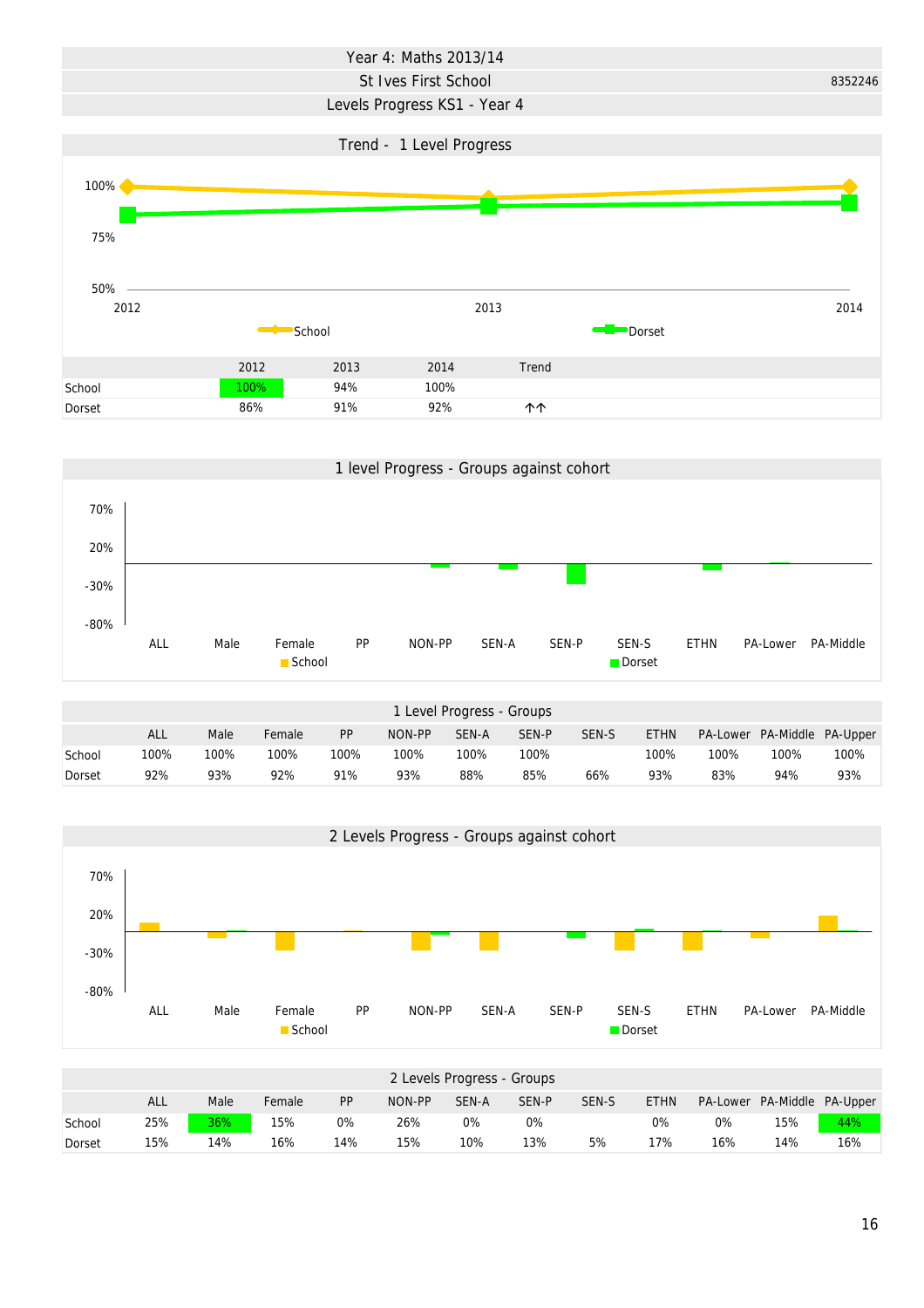|                                             |                                                  |              |         |        |    |  |    |    |        | School         |    |    |    |        |    |             |       |          |                |              |         |    |                |    |                 |        | Dorset |         |         |         |                |      |         |          |
|---------------------------------------------|--------------------------------------------------|--------------|---------|--------|----|--|----|----|--------|----------------|----|----|----|--------|----|-------------|-------|----------|----------------|--------------|---------|----|----------------|----|-----------------|--------|--------|---------|---------|---------|----------------|------|---------|----------|
|                                             | All Pupils                                       |              |         |        |    |  |    |    | Year 4 |                |    |    |    |        |    | Count       | Level | 2 Levels | All            |              |         |    |                |    |                 | Year 4 |        |         |         |         |                |      | 1 Level | 2 Levels |
|                                             |                                                  | $\mathsf{A}$ | B       |        | 2C |  | 2Β | 2A | 3C     | 3B             | 3A | 4C | 4B | 4A     |    |             |       |          |                | $\mathsf{A}$ |         |    | 2C             | 2B | 2A              | 3C     | 3B     | 3A      | 4C      | 4B      | 4A             | - 5  |         |          |
|                                             | Blank                                            |              |         |        |    |  |    |    |        |                |    |    |    | $\cup$ |    | 0           |       |          | Blank          |              |         |    |                |    |                 |        |        | $\circ$ | $\circ$ | $\circ$ |                |      |         |          |
|                                             | W                                                |              | $\circ$ |        |    |  |    |    |        |                |    |    |    |        |    | $\mathbf 0$ |       |          | W              |              | 6       |    | Δ              |    |                 |        |        |         |         |         |                |      | 70%     | 35%      |
| Key                                         |                                                  |              |         | $\cup$ |    |  |    |    |        |                |    |    |    |        |    |             | 100%  | 100%     |                |              |         | 14 | 28             | 56 | 81              | 101    | 44     | 12      |         |         |                |      | 95%     | 47%      |
|                                             | zu                                               |              |         |        |    |  |    |    |        | 2 <sup>1</sup> |    |    |    |        |    | 3           | 100%  | 33%      | 2C             |              |         |    |                | 12 | 45              | 137    | 141    | 49      | 21      | 5       |                |      | 87%     | 6%       |
| Stage                                       | $2^{\circ}$<br>2B<br>$2^{\circ}$<br>$\cap$<br>4  |              |         |        |    |  |    |    |        |                |    |    |    |        |    | 100%        | 50%   | 2B       | $\overline{2}$ |              |         |    | $\overline{2}$ | 11 | 91              | 262    | 284    | 165     | 42      | -5      |                | 100% | 25%     |          |
|                                             | 3 <sup>7</sup><br>2A<br>$\bigcirc$<br>$\bigcirc$ |              |         |        |    |  |    |    |        |                |    |    |    |        | 5  | 100%        | 100%  | 2A       |                |              |         |    |                |    | 10 <sup>1</sup> | 56     | 211    | 401     | 151     | 20      | $\overline{A}$ | 102% | 68%     |          |
|                                             | 3<br>$\overline{4}$<br>6                         |              |         |        |    |  |    |    |        |                |    |    |    |        | 11 | 100%        | 55%   | 3        |                |              |         |    |                |    | $\overline{2}$  | 10     | 31     | 254     | 546     | 285     | 66             | 97%  | 6%      |          |
| $\bigcirc$<br>$\circ$<br>$\circ$<br>$\circ$ |                                                  |              |         |        |    |  |    |    |        |                |    |    | 0  |        |    | 4           |       |          |                |              |         |    |                |    |                 |        | 2      |         | 6       | 75%     | $0\%$          |      |         |          |
|                                             | Overall<br>24<br>100%<br>63%                     |              |         |        |    |  |    |    |        |                |    |    |    |        |    |             |       |          |                |              | Overall |    |                |    |                 |        |        | 97%     | 29%     |         |                |      |         |          |

|       |          |                        |         |  |    |    |    |         | School |    |    |    |                |                |       |         |          |                |                |                 |    |    |    |                 |                 | Dorset     |                   |         |            |                 |     |      |                  |
|-------|----------|------------------------|---------|--|----|----|----|---------|--------|----|----|----|----------------|----------------|-------|---------|----------|----------------|----------------|-----------------|----|----|----|-----------------|-----------------|------------|-------------------|---------|------------|-----------------|-----|------|------------------|
|       | Male     |                        |         |  |    |    |    | Year 4  |        |    |    |    |                |                | Count | 1 Level | 2 Levels | All            |                |                 |    |    |    |                 | Year 4          |            |                   |         |            |                 |     |      | 1 Level 2 Levels |
|       |          | $\mathsf{A}$           | B       |  | 2C | 2B | 2A | 3C      | 3B     | 3A | 4C | 4B | 4A             | - 5            |       |         |          |                | $\mathsf{A}$   | B               |    | 2C | 2B | 2A              | 3C              | 3B         | 3A                | 4C      | 4B         | 4A              | 5   |      |                  |
|       | Blank    |                        |         |  |    |    |    |         |        |    |    |    |                |                | 0     |         |          | Blank          |                |                 |    |    |    |                 |                 | $\bigcirc$ | $\circ$           | $\circ$ | $\bigcirc$ | $\overline{0}$  |     |      |                  |
|       | W        |                        | $\circ$ |  |    |    |    |         |        |    |    |    |                |                | 0     |         |          | W              |                | 3               | 5  |    |    |                 |                 |            |                   |         |            |                 |     | 79%  | 43%              |
| Key   |          | 100%<br>100%           |         |  |    |    |    |         |        |    |    |    |                |                |       |         | د.       |                | Q              | 15 <sup>2</sup> | 34 | 55 | 60 | 32 <sup>2</sup> |                 |            |                   |         |            | 95%             | 48% |      |                  |
|       | 20<br>zu | 2C<br>100%<br>50%<br>2 |         |  |    |    |    |         |        |    |    |    |                |                |       |         |          |                |                |                 |    | 25 | 84 | 91              | 26 <sub>2</sub> | 13         | 5                 |         |            | 88%             | 7%  |      |                  |
| Stage | 2B       |                        |         |  |    |    |    |         |        |    |    |    |                |                |       | 100%    | 0%       | 2B             | $\overline{2}$ |                 |    |    |    |                 | 51              | 164        | 162               | 86      | 16         | 2               |     | 99%  | 22%              |
|       | 2A       |                        |         |  |    |    |    |         |        |    |    |    |                |                | 2     | 100%    | 100%     | 2A             |                |                 |    |    |    |                 | 8 <sup>1</sup>  | 25         | 108               | 184     | 65         | 13 <sup>2</sup> | -3  | 102% | 66%              |
|       | 3        |                        |         |  |    |    |    |         |        |    |    |    | 3 <sup>1</sup> | $\overline{2}$ | 5     | 100%    | 40%      | 3              |                |                 |    |    |    |                 |                 | 5          | $12 \overline{ }$ | 115     | 232        | 132             | 26  | 98%  | 5%               |
|       |          |                        |         |  |    |    |    |         |        |    |    |    |                |                | 0     |         |          | $\overline{4}$ |                |                 |    |    |    |                 |                 |            |                   |         | 2          |                 | 6   | 75%  | 0%               |
|       |          |                        |         |  |    |    |    | Overall |        |    |    |    |                |                | 11    | 100%    | 55%      |                |                |                 |    |    |    |                 | Overall         |            |                   |         |            |                 |     | 97%  | 28%              |

|       |        |                              |  |  |    |    |    |         | School |    |          |    |    |     |             |                |                  |       |   |                 |    |           |    |             | Dorset         |                |                |            |              |     |      |                  |
|-------|--------|------------------------------|--|--|----|----|----|---------|--------|----|----------|----|----|-----|-------------|----------------|------------------|-------|---|-----------------|----|-----------|----|-------------|----------------|----------------|----------------|------------|--------------|-----|------|------------------|
|       | Female |                              |  |  |    |    |    | Year 4  |        |    |          |    |    |     |             |                |                  | All   |   |                 |    |           |    | Year 4      |                |                |                |            |              |     |      | 1 Level 2 Levels |
|       |        | A                            |  |  | 2C | 2B | 2A | 3C      | 3B     | 3A | 4C       | 4B | 4A | - 5 | Count       |                | 1 Level 2 Levels |       | A | B               | 2C | 2B        | 2A | 3C          | 3B             | 3A             | 4C             | 4B         | 4A           | 5   |      |                  |
|       | Blank  |                              |  |  |    |    |    |         |        |    |          |    |    |     | $\mathbf 0$ |                |                  | Blank |   |                 |    |           |    |             |                |                | $\bigcirc$     | $\bigcirc$ | $\circ$      |     |      |                  |
|       | W      |                              |  |  |    |    |    |         |        |    |          |    |    |     | 0           |                |                  | W     |   | 3               |    |           |    |             |                |                |                |            |              |     | 50%  | 17%              |
| key   |        | $\mathbf 0$                  |  |  |    |    |    |         |        |    |          |    |    |     |             |                |                  |       |   | 13 <sup>2</sup> | 22 | <b>26</b> | 41 | 12          | -5             |                |                |            |              | 95% | 86%  |                  |
|       | ZU.    | 0%<br>2C<br>100%             |  |  |    |    |    |         |        |    |          |    |    |     |             |                |                  |       |   |                 | 5  | 20        | 53 | 50          | 23             | 8              |                |            |              | 87% | 5%   |                  |
| Stage | 2B     | 67%<br>3<br>100%<br>$\Omega$ |  |  |    |    |    |         |        |    |          |    |    |     |             |                |                  | 2B    |   |                 |    |           |    | 40          | 98             | 122            | 79             | 26         | $\mathbf{3}$ |     | 100% | 29%              |
|       | 2A     |                              |  |  |    |    |    |         |        |    | $\Omega$ |    |    |     | 3           | 100%           | 100%             | 2A    |   |                 |    |           |    | $2^{\circ}$ | 31             | 103            | 217            | 86         |              |     | 101% | 70%              |
|       | 3      | 100%<br>6                    |  |  |    |    |    |         |        |    |          |    |    |     |             | 67%            | 3                |       |   |                 |    |           |    | b           | 19             | 139            | 314            | 153        | 40           | 97% | 6%   |                  |
|       |        | $\mathbf 0$                  |  |  |    |    |    |         |        |    |          |    |    |     |             | $\overline{4}$ |                  |       |   |                 |    |           |    |             | $\overline{0}$ | $\overline{0}$ | $\overline{0}$ |            |              |     |      |                  |
|       |        |                              |  |  |    |    |    | Overall |        |    |          |    |    |     | 13          | 100%           | 69%              |       |   |                 |    |           |    | Overall     |                |                |                |            |              |     | 97%  | 30%              |

#### Key Stage 1 - Year 4 Conversion Matrices: Reading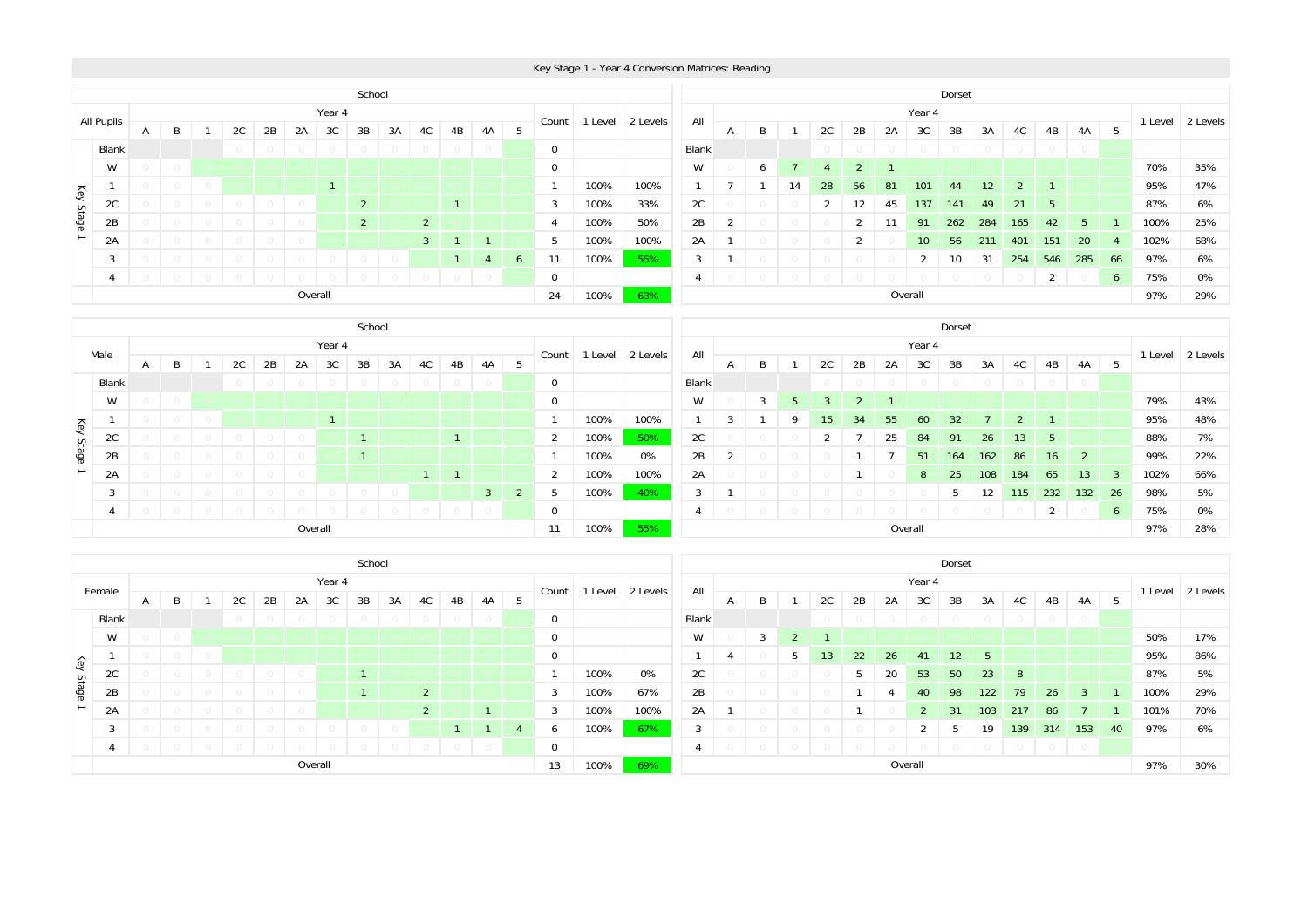|           |                                                                                                                                                                |                                                                                                                          |  |            |  |    |        |            |        |    |    |    |    |    |     |             | School         |          |       |    |    |         |     |                |                 |        |                                                                         |            |         |         |         |      |         |          |
|-----------|----------------------------------------------------------------------------------------------------------------------------------------------------------------|--------------------------------------------------------------------------------------------------------------------------|--|------------|--|----|--------|------------|--------|----|----|----|----|----|-----|-------------|----------------|----------|-------|----|----|---------|-----|----------------|-----------------|--------|-------------------------------------------------------------------------|------------|---------|---------|---------|------|---------|----------|
|           |                                                                                                                                                                |                                                                                                                          |  |            |  |    |        |            | Year 4 |    |    |    |    |    |     |             |                |          |       |    |    |         |     |                |                 | Year 4 |                                                                         |            |         |         |         |      |         |          |
|           | All Pupils                                                                                                                                                     | A                                                                                                                        |  | B          |  | 2C | 2В     | 2A         | 3C     | 3B | 3A | 4C | 4B | 4A | -5  | Count       | Level          | 2 Levels | All   | A  | B  |         | 2C  | 2B             | 2A              | 3C     | 3B                                                                      | 3A         | 4C      | 4B      | 4A      | - 5  | 1 Level | 2 Levels |
|           | Blank                                                                                                                                                          |                                                                                                                          |  |            |  |    | $\cup$ | $\bigcirc$ | $\cup$ |    |    |    |    |    |     | $\mathbf 0$ |                |          | Blank |    |    |         |     |                |                 |        | $\bigcirc$                                                              | $\bigcirc$ | $\circ$ | $\circ$ | $\circ$ |      |         |          |
|           | W                                                                                                                                                              |                                                                                                                          |  | $\bigcirc$ |  |    |        |            |        |    |    |    |    |    |     | $\mathbf 0$ |                |          | W     |    |    | 13      | Б.  | 5 <sup>1</sup> |                 |        |                                                                         |            |         |         |         |      | 79%     | 41%      |
|           |                                                                                                                                                                | 3 <sup>1</sup><br>100%<br>100%<br>3<br>$\circ$<br>$\circ$                                                                |  |            |  |    |        |            |        |    |    |    |    |    |     |             |                |          | 21    | 39 | 82 | 148     | 149 | 48             | $5 -$           | 2      |                                                                         |            |         | 97%     | 42%     |      |         |          |
|           | 2C                                                                                                                                                             | 2C<br>$2^{\circ}$<br>$\overline{2}$<br>100%<br>50%<br>$\bigcirc$<br>$\bigcirc$<br>$\overline{4}$<br>$\bigcirc$<br>()     |  |            |  |    |        |            |        |    |    |    |    |    |     |             | $\overline{2}$ |          |       |    | 12 | 77      | 279 | 244            | 71              | 17     | 2                                                                       |            |         | 89%     | 3%      |      |         |          |
| Key Stage | 2B                                                                                                                                                             | 100%<br>57%<br>$\overline{7}$<br>$\overline{2}$<br>$2^{\circ}$<br>$2^{\circ}$<br>$\bigcap$<br>$\cup$<br>$\bigcirc$<br>() |  |            |  |    |        |            |        |    |    |    |    |    |     |             |                | 2B       |       |    |    |         | 5   | 19             | 135             | 409    | 318                                                                     | 127        | 19      | -4      |         | 99%  | 15%     |          |
|           | $2^{\circ}$<br>2A<br>$\overline{1}$<br>$\circ$<br>$\bigcirc$<br>4                                                                                              |                                                                                                                          |  |            |  |    |        |            |        |    |    |    |    |    |     | 100%        | 100%           | 2A       |       |    |    |         |     |                | 17 <sup>2</sup> | 93     | 249                                                                     | 303        | 82      | 21      |         | 101% | 54%     |          |
|           | 100%<br>3 <sup>7</sup><br>3<br>$\overline{1}$<br>$\overline{2}$<br>$\circ$<br>$\bigcirc$<br>$\bigcirc$<br>$\cup$<br>6<br>$\bigcirc$<br>$\cup$                  |                                                                                                                          |  |            |  |    |        |            |        |    |    |    |    |    | 33% | 3           |                |          |       |    |    |         |     | 9              | 36              | 224    | 267                                                                     | 106        | 15      | 93%     | 2%      |      |         |          |
|           | $\mathbf 0$<br>$\cup$<br>$\bigcirc$<br>$\overline{0}$<br>$\overline{0}$<br>$\cap$<br>$\bigcirc$<br>$\bigcirc$<br>$\bigcirc$<br>$\bigcirc$<br>$\Box$<br>$\circ$ |                                                                                                                          |  |            |  |    |        |            |        |    |    |    |    |    |     | 4           |                |          |       |    |    |         |     | $\circ$        | $\circ$         |        | $\begin{array}{c c c c c c c c} \hline 0 & 0 & 0 \\ \hline \end{array}$ |            |         |         |         |      |         |          |
|           |                                                                                                                                                                | Overall<br>24<br>100%<br>63%                                                                                             |  |            |  |    |        |            |        |    |    |    |    |    |     |             |                |          |       |    |    | Overall |     |                |                 |        |                                                                         |            | 96%     | 22%     |         |      |         |          |

|           |                |   |   |  |  |    |    |    |         |                | School |    |    |    |   |             |       |          |                |                |   |    |                 |    |     |                  | Dorset          |         |            |                |                |     |         |          |
|-----------|----------------|---|---|--|--|----|----|----|---------|----------------|--------|----|----|----|---|-------------|-------|----------|----------------|----------------|---|----|-----------------|----|-----|------------------|-----------------|---------|------------|----------------|----------------|-----|---------|----------|
|           | Male           |   |   |  |  |    |    |    | Year 4  |                |        |    |    |    |   |             | Level | 2 Levels | All            |                |   |    |                 |    |     | Year 4           |                 |         |            |                |                |     | 1 Level | 2 Levels |
|           |                | A | B |  |  | 2C | 2B | 2A | 3C      | 3B             | 3A     | 4C | 4B | 4A | 5 | Count       |       |          |                | $\overline{A}$ | B |    | 2C              | 2B | 2A  | 3C               | 3B              | 3A      | 4C         | 4B             | 4A             | 5   |         |          |
|           | Blank          |   |   |  |  |    |    |    |         |                |        |    |    |    |   | 0           |       |          | Blank          |                |   |    |                 |    |     |                  | $\bigcirc$      | $\circ$ | $\circ$    | $\circ$        | $\overline{0}$ |     |         |          |
|           | W              |   |   |  |  |    |    |    |         |                |        |    |    |    |   | $\mathbf 0$ |       |          | W              |                | 4 | 9  |                 |    |     |                  |                 |         |            |                |                |     | 81%     | 38%      |
|           |                |   |   |  |  |    |    |    |         | $\overline{3}$ |        |    |    |    |   | 3           | 100%  | 100%     |                | 3              |   | 13 | 30 <sup>°</sup> | 63 | 97  | 103 <sub>1</sub> | 30 <sup>°</sup> | 5       |            |                |                |     | 97%     | 41%      |
|           | 2C             |   |   |  |  |    |    |    |         |                |        |    |    |    |   | 100%        | 100%  | 2C       | $\overline{2}$ |                |   |    | 10              | 51 | 163 | 145              | 43              | 11      | 2          |                |                | 87% | 3%      |          |
| Key Stage | 2B             |   |   |  |  |    |    |    |         |                |        |    |    |    |   | 3           | 100%  | 33%      | 2B             |                |   |    |                 |    | 12  | 75               | 228             | 151     | 54         | 6              | 2              |     | 99%     | 12%      |
|           | 2A             |   |   |  |  |    |    |    |         |                |        |    |    |    |   | 2           | 100%  | 100%     | 2A             |                |   |    |                 |    |     | 11               | 52              | 115     | 119        | 33             | 9              |     | 101%    | 48%      |
|           | $\overline{3}$ |   |   |  |  |    |    |    |         |                |        |    |    |    | 2 | 100%        | 50%   | 3        |                |                |   |    |                 |    |     |                  | 12              | 96      | 89         | 45             | $\overline{2}$ | 94% | 1%      |          |
|           | 4              |   |   |  |  |    |    |    |         |                |        |    |    |    | 0 |             |       |          |                |                |   |    |                 |    |     |                  | $\circ$         | $\circ$ | $\bigcirc$ | $\overline{0}$ |                |     |         |          |
|           |                |   |   |  |  |    |    |    | Overall |                |        |    |    |    |   | 11          | 100%  | 73%      |                |                |   |    |                 |    |     | Overall          |                 |         |            |                |                |     | 95%     | 20%      |

|                          |        |                                          |         |            |            |        |            |        | School     |            |                |    |         |     |                |       |          |       |   |              |    |    |     |    |                | Dorset      |            |            |                 |                |     |         |          |
|--------------------------|--------|------------------------------------------|---------|------------|------------|--------|------------|--------|------------|------------|----------------|----|---------|-----|----------------|-------|----------|-------|---|--------------|----|----|-----|----|----------------|-------------|------------|------------|-----------------|----------------|-----|---------|----------|
|                          | Female |                                          |         |            |            |        |            | Year 4 |            |            |                |    |         |     |                |       |          | All   |   |              |    |    |     |    | Year 4         |             |            |            |                 |                |     |         |          |
|                          |        | A                                        | B       |            | 2C         | 2B     | 2A         | 3C     | 3B         | 3A         | 4C             | 4B | 4A      | - 5 | Count          | Level | 2 Levels |       | A | B            |    | 2C | 2B  | 2A | 3C             | 3B          | 3A         | 4C         | 4B              | 4A             | 5   | 1 Level | 2 Levels |
|                          | Blank  |                                          |         |            |            | $\cup$ | $\bigcirc$ | $\cup$ | $\bigcirc$ | $\bigcirc$ |                |    |         |     | $\mathbf 0$    |       |          | Blank |   |              |    |    |     |    |                |             | $\bigcirc$ | $\bigcirc$ | $\circ$         | $\circ$        |     |         |          |
|                          | W      |                                          | $\circ$ |            |            |        |            |        |            |            |                |    |         |     | $\mathbf 0$    |       |          | W     |   |              | Δ  |    |     |    |                |             |            |            |                 |                |     | 77%     | 46%      |
| Key                      |        | $\mathbf 0$<br>$\circ$                   |         |            |            |        |            |        |            |            |                |    |         |     |                |       | 4        |       | 8 | $\mathbf{Q}$ | 19 | 51 | 46  | 18 |                | $2^{\circ}$ |            |            |                 | 96%            | 43% |         |          |
|                          | 2C     | 33%<br>2C<br>100%<br>3<br>$\overline{2}$ |         |            |            |        |            |        |            |            |                |    |         |     |                |       |          |       |   |              | 2  | 26 | 116 | 99 | 28             | 6           |            |            |                 | 92%            | 2%  |         |          |
| Stage                    | 2B     |                                          |         |            |            |        |            |        |            |            | $\overline{2}$ |    |         |     | $\overline{4}$ | 100%  | 75%      | 2B    | - |              |    |    |     |    | 60             | 181         | 167        | 73         | 13 <sup>2</sup> | 2              |     | 100%    | 17%      |
| $\overline{\phantom{0}}$ | 2A     |                                          |         |            |            |        | $\cup$     |        |            |            |                |    |         |     | $\overline{2}$ | 100%  | 100%     | 2A    |   |              |    |    |     |    | 6 <sup>7</sup> | 41          | 134        | 184        | 49              | 12             |     | 101%    | 58%      |
|                          |        | 25%<br>100%<br>3<br>3                    |         |            |            |        |            |        |            |            |                |    |         |     |                |       |          |       |   |              |    |    |     | b. | 24             | 128         | 178        | 61         | 13              | 93%            | 3%  |         |          |
|                          | -4     | $\begin{array}{c} \square \end{array}$   |         | $\bigcirc$ | $\bigcirc$ | $\Box$ |            |        |            |            |                |    | $\circ$ |     | 0              |       |          | 4     |   |              |    |    |     |    |                |             | $\cup$     | $\bigcirc$ | $\overline{0}$  | $\overline{0}$ |     |         |          |
|                          |        |                                          |         |            |            |        | Overall    |        |            |            |                |    |         |     | 13             | 100%  | 54%      |       |   |              |    |    |     |    | Overall        |             |            |            |                 |                |     | 97%     | 24%      |

#### Year 4 - Year 4 Conversion Matrices: Writing